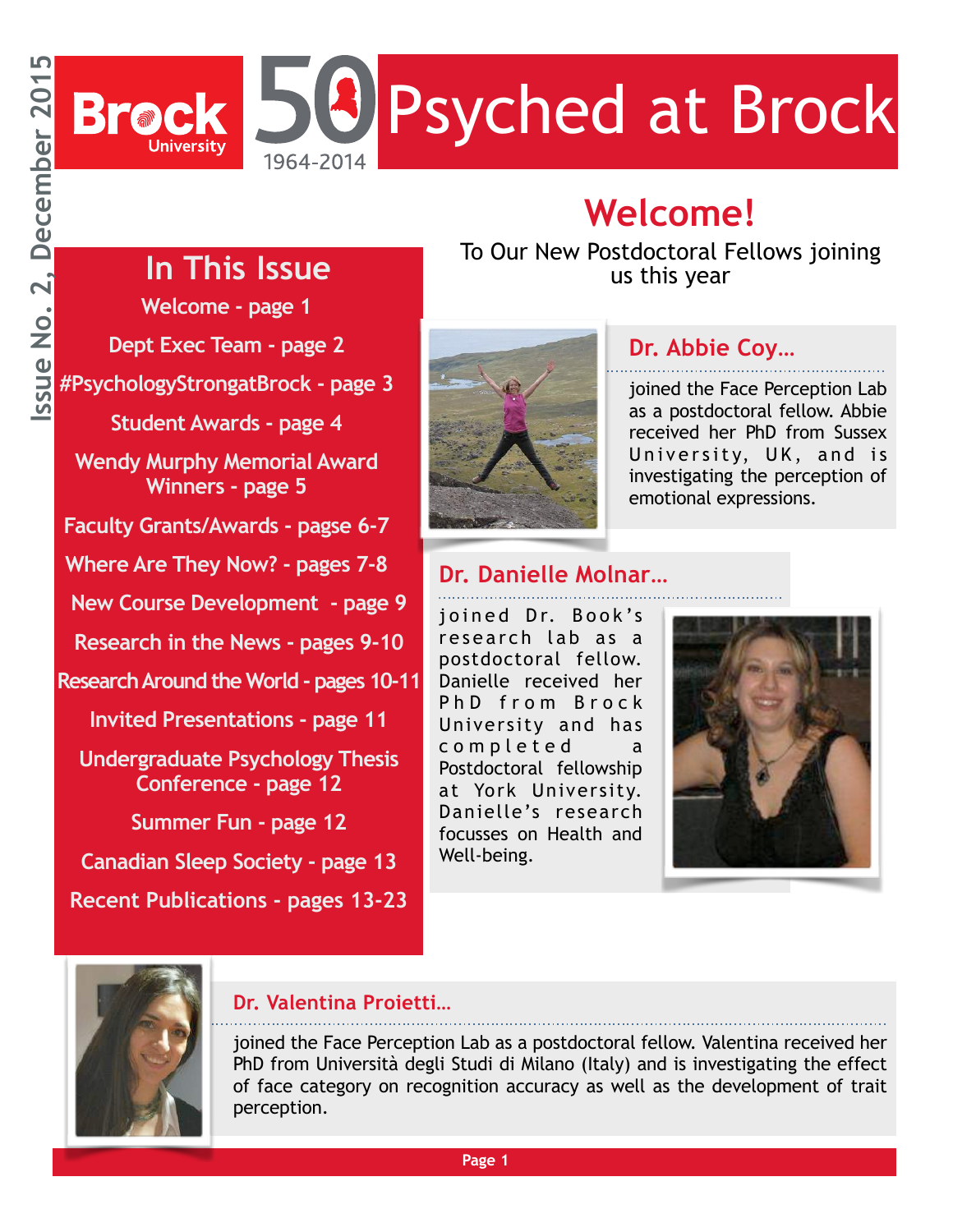### **Introducing Our New Departmental Executive Team 2015-2018 Psyched at Brock - Issue No. 2, December 2015**



New Chair – Cathy Mondloch



Budget Officer – Teena Willoughby **Europe Communist Communist Communist Communist Communist Communist Communist Communist Communist Communist Communist Communist Communist Communist Communist Communist Communist Communist Communist Communist Com** 



Undergraduate Officer – Carolyn Hafer



Graduate Officer – Michael

### **Thank you to our 2012-2015 Executive Team!**



Our department celebrated the service of our outgoing Chair, Tim Murphy, at the end of his term in July



Outgoing Chair, Tim Murphy



Outgoing Assistant Chair, Angela Book



**Outgoing** Undergraduate Officer, Drew Dane



Outgoing Graduate Program Director, Gordon Hodson

**Page 2**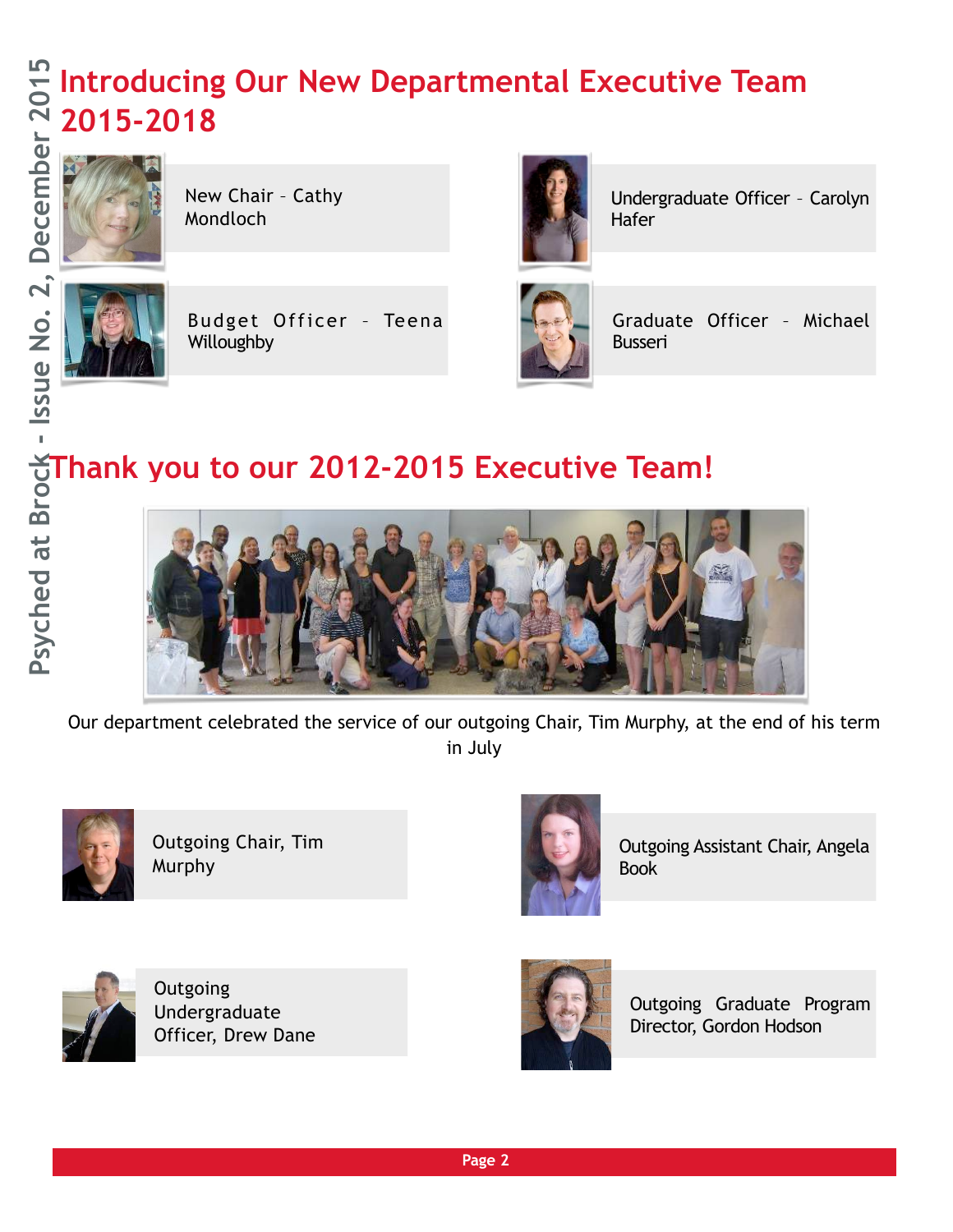### **#PsychologyStrongatBrock**

Early December is a unique time in the academic year. Classes are ending, students are preparing for exams, and faculty are busy marking. Unlike April, a new term is just around the corner and preparations for that already are underway. The time between semesters provides an opportunity to reflect on the recent past and anticipate the future. Having served the first 6 months of my term as Department Chair, I've certainly gained a new awareness and appreciation for the breadth and depth of talent that makes Brock's Psychology Department so exceptional. Excellence in teaching and research is especially evident in our faculty receiving three major Brock awards this year: Chancellors Chair for Research Excellence, the Award for Distinguished Teaching, and the Award for Distinguished Research and Creativity. However, our strength does not end here. At all levels—staff, students, postdocs, and faculty—there is much to celebrate in our department.

The international flavor of our department is remarkable, with students, postdocs, and faculty coming to Brock from all corners of the world and traveling to exciting international locations to share their cutting-edge



by **Cathy Mondloch, Ph.D. Chair Department of Psychology**

research. Students at all levels, from high school to PhD, are working closely with faculty members on a host of interesting topics. You will learn about the vast number of awards, grants, scholarships, and publications in this newsletter as well as some of our fun social events. I am personally thrilled to welcome a new faculty member, Dr. Elizabeth Shulman (PhD University of California, Irvine). She studies psychosocial development during the transition from childhood to adulthood and teaches statistics at the graduate level. I'm also particularly excited about a new initiative that Dr. Stephen Emrich spearheaded this term: BREW TAPS. Brock Revolutionary and Exploratory Workshop in Topics Associated with Psychological Science provides an opportunity for faculty, graduate students and postdocs to gather over a glass of beer/wine, hear an informal research talk, and discuss new and exciting research findings. This series captures the breadth of expertise that characterizes our department: intergroup relations, social anxiety, ultrasonic vocalizations in rats, well-being, sleep, shyness, brain development, aging, working memory, psychopathy, prejudice, lie-telling, face recognition, impulse control in adolescents and so much more. As you'll see in our publication list, there really is something for everyone!

I hope this issue of Brock Psychology: News from Both Sides of the Brain piques your interest in Psychology at Brock. There are many initiatives underway designed to further enhance our scholarship. Watch for those on our WEB page and in the next issue of our newsletter.

*Upcoming noteworthy publication:* The temporal focus of this issue ends in August, 2015. However, I would draw your attention to one paper currently in press in Canadian Psychology/Psychologie canadienne. Co-authored by graduate students, a postdoc, and faculty in the Lifespan Development section of our program, this paper summarizes and compares research activity of faculty in Canadian developmental psychology programs. Across a range of metrics assessing productivity and impact between 2009 and 2013, Brock's faculty ranked exceptionally high—often in the top 2 or 3 of 23 programs! Watch for the release of this paper as it clearly reflects the success of our faculty and graduate students.

Farrell, A. H., Semplonius, T., Shapiro, M., Zhou, X., Laurence, S., Willoughby, T., Mahy, C. E. V., Mondloch, C. J., & Evans, A. D., (in press). Research activity in Canadian Developmental Psychology Programs. *Canadian Psychology.*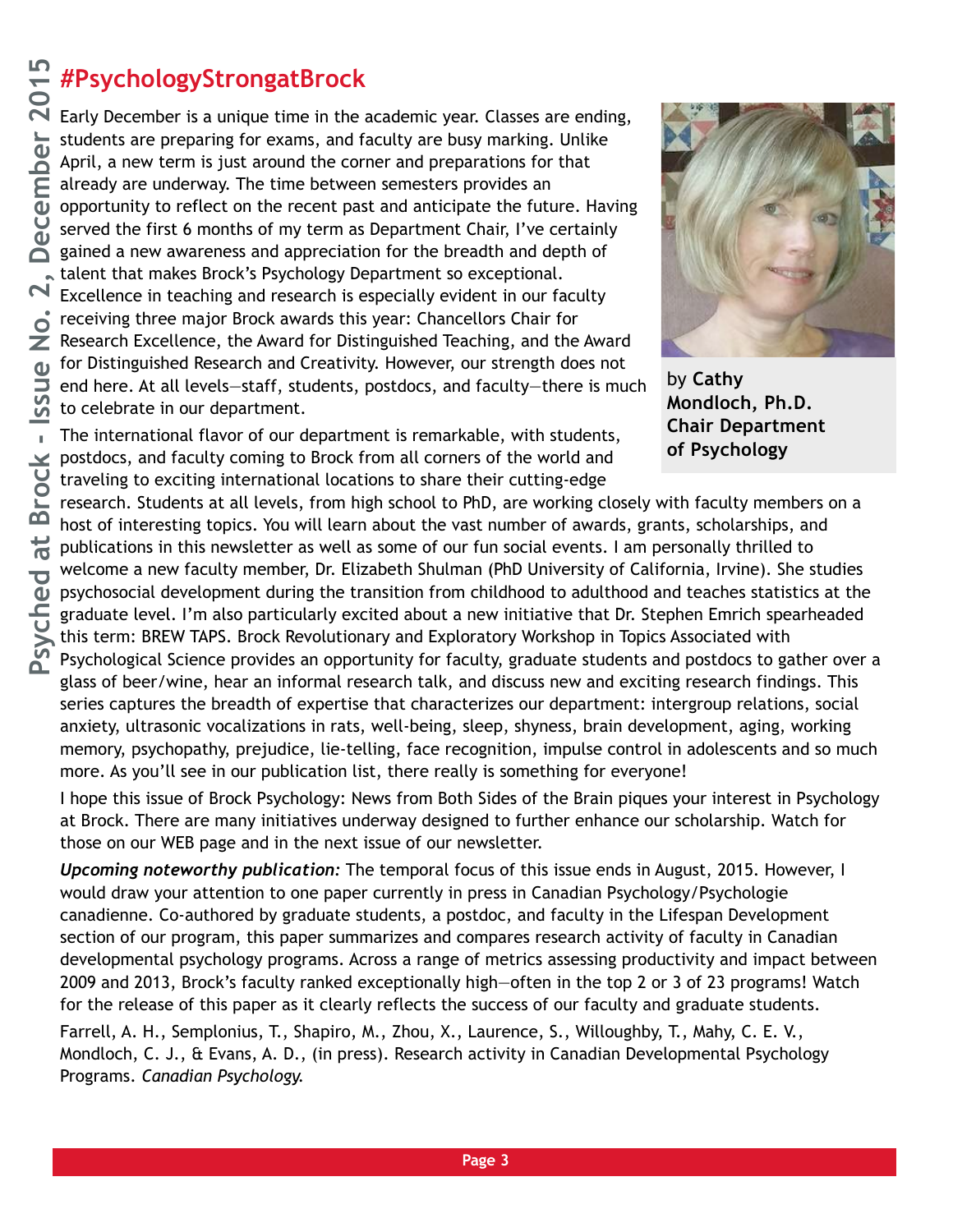## **Congratulations to our 2015 student award winners! Psyched at Brock - Issue No. 2, December 2015**

### **NSERC**

- ✦ Kari Lustig (MA)
- ✦ Christine Salahub (MA)
- ✦ Travis Hodges(PhD)
- ✦ Kevin MacDonald (PhD)
- $\Box$   $\rightarrow$  Matthew Green
- $\mathbf{N}$   $\mathbf{\rightarrow}$  Johnathan Simone (PhD, Biological Sciences)

### $\dot{\mathsf{o}}$ <sup>SSHRC</sup>

- $\overline{Z}$   $\rightarrow$  Megan Earl (MA)
- $\Phi \rightarrow$  Taylor Heffer (MA)
	- ✦ Tessa Mazachowsky (MA)
	- ✦ Ann Farrell (PhD)
- $\frac{1}{2}$   $\leftrightarrow$  Taysa-Rhea Mise (PhD)
	- ✦ Thalia Semplonius (PhD)
	- ✦ Shawn Geniole (PhD)
	- ✦ Alicia Rubel (PhD)
- $\frac{44}{10}$   $\leftrightarrow$  Malyina Skorska (PhD)

### **OGS**

- ✦ Holly Lockhart (MA)
- ✦ Claire Matthews (MA)
- ✦ Tabitha Methot-Jones (PhD)
- $\triangle$   $\leftrightarrow$  Sean Robb (PhD)
	- ✦ Mark Hoffarth (PhD)
	- ✦ Ashley Hosker-Field (PhD)

### **Queen Elizabeth II Graduate Scholarship in Science & Technology**

✦ Caitlyn Gallant (MA)

### **Ontario Trillium Scholarship**

- ✦ Marina Farrell (PhD)
- ✦ Marina de Lima Marcolin (PhD, Biological Sciences)

### **Canadian Psychological Association Certificate of Academic Excellence, Master's Thesis, 2014**

✦ Thalia Semplonius

### **Certificate of Teaching Excellence 2014-2015 from the Council of Canadian Departments of Psychology**

✦ Kevin Mullvihill

**Harrison-Thompson Bursary Trust 2015**

✦ Stefon van Noordt **Jack M. Miller Excellence in Research 2015**

✦ Stefon van Noordt

**Young Investigator Award –** 

**International Society for Research on Aggression**

✦ Shawn Geniole

**Board of Trustees Spirit of Brock Gold Medal 2015**

✦ Paul Adachi

**International Association for the Study of Dreams/Dream Science Foundation Research Grant Award** 

✦ Joshua Black

### **Poster winner at the Compute Ontario Research Day May 2014**

✦ Allan Campopiano

### **NSERC USRA award**

- ✦ Bailee Malivoire (BA) held in Dr. Cheryl McCormick's lab
- ✦ Lindsay Gerrard (BA) held in Dr. Caitlin Mahy's lab

### **Matching of the Minds**

- ✦ Jennet Baumbach (BA)
- ✦ Jonah Mondloch (BA)

**Summer Research Fellowship from Canadian Consortium for the** 

**Investigation of Cannabinoids**

✦ Jonathan Simone (PhD)

**Dean of Graduate Studies Graduate Studies Spring Research Fellowship** ✦ Travis Hodges

### **High School Science Award from the Canadian Psychological Associate**

✦ Harmonie Chan (Face Perception Lab)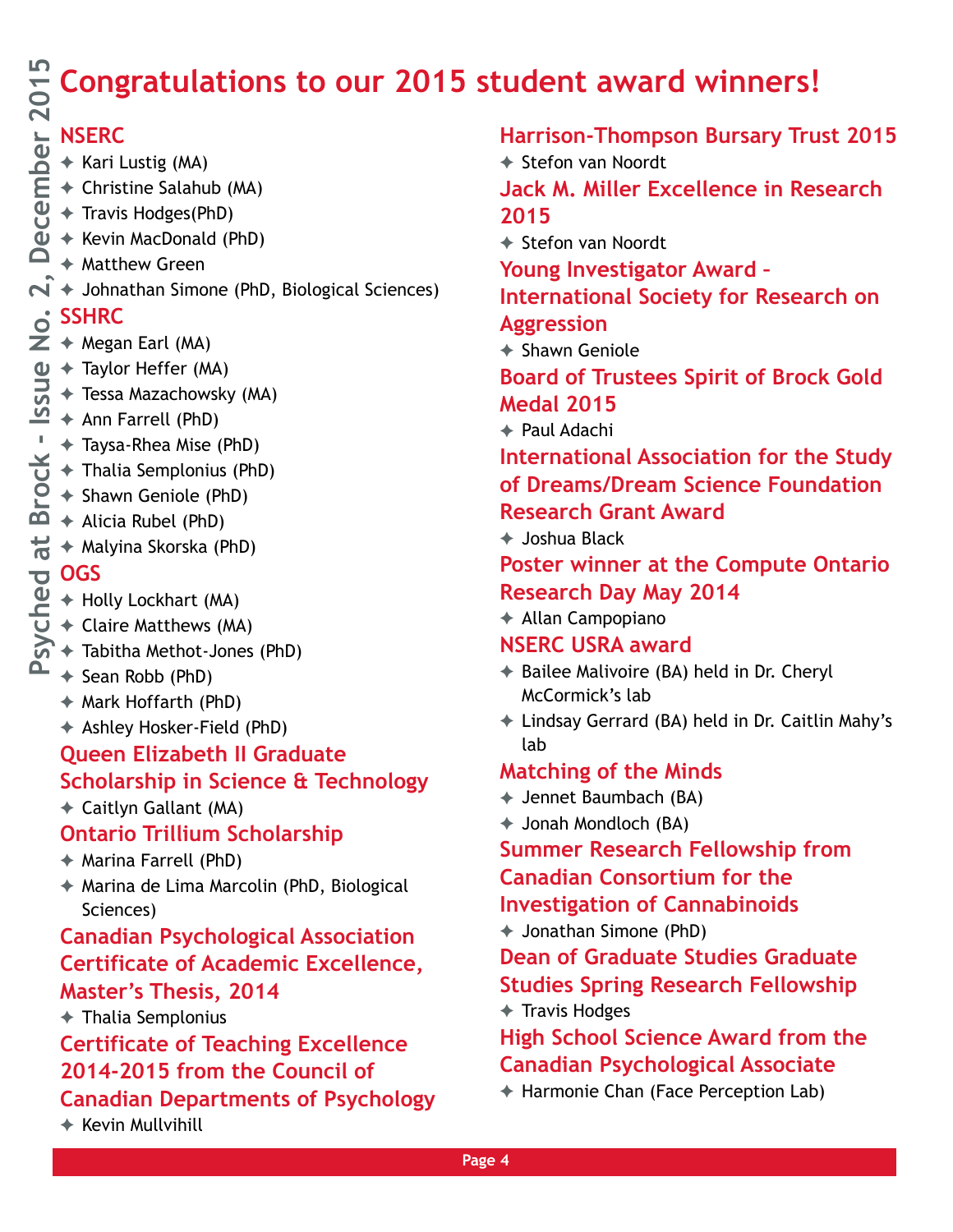### **Wendy Murphy Memorial Award Winners**

The two graduate students selected to receive this year's Wendy Murphy Memorial Award were **Malvina Skorska** and **Mark Hoffarth**. Malvina and Marks's letters of nomination included multiple references to their outstanding academic capabilities. Both have exceptional grades, multiple publications, scholarships, and numerous research collaborations. In addition to these accomplishments both have been very actively involved in the community, department and university in general.



One of Malvina's nominators described her as follows:

*"Malvina has a clearly defined sense of character and a desire to make the world a better place... Malvina was my top choice for this position –* 

*she is sensitive, responsible, and completely trustworthy. Malvina's strong character and leadership abilities are very evident. She has, for a long time, devoted herself to the Girl Guides (in both Hamilton and now St. Catharines), working with Brownies aged 7-8. I know first-hand that she takes this task very seriously and is held in high regard by the organization and parents involved. She was also a Youth Leader at Camp fYrefly (for LGBT teenagers). In this capacity her role was to build leadership skills in the attending youth, bolstering their competency and resiliency in the face of wide-spread homophobia. In short, she was instrumental in providing the leadership necessary to build confidence and sense of efficacy among troubled youths…. Malvina has also stepped forward as a very clear voice for student advocacy and rights when she could easily have stepped aside… The world would be a much better place if more people had Malvina's compassion, courage morality, and concern for justice and rights. And I'm not alone in this opinion – her peers very much recognize her as a trustworthy and dedicated advocate on their behalf."* 

Mark was described by one nominator as follows:

 *"I find Mark very unique and a joy to have in the lab. … Mark is very popular with his peers despite being introverted. He has a great sense of humour and an endless capacity and willingness to help his peers. I know he's very much trusted by his peers, considering him a "safe" go-to person if they are stressed or feeling bullied. Outside of the university, Mark is politically active as a member of rights groups and writing politicians to pressure them to pay attention to minority rights. I am particularly impressed with how he has volunteered his time with regard to the climate issues in our department. He did all of this despite being very busy in the lab. He is selfless without a doubt. On a more personal note, I very much like and admire Mark. He's a 'good soul'. I don't think Mark would know how to hurt someone even if the thought crossed his mind. He strives for fairness and justice in the world, and carries himself with a great deal of dignity and maturity. I completely trust Mark, and I very much value his energy, passion, sense of humour, and generosity."* 

The Wendy Murphy Memorial Award was named for one of Brock's first graduate students who became ill and passed away in 1997; less than two years after graduating as part of the Psychology Departments first class of Masters students. Wendy was a rare combination of excellent scholar and exceptional person and has been described as the heart of the first class of graduate students. This award is intended to go to graduate students who demonstrate the same characteristics that made Wendy such a special person. The award is made annually and is based on consistent academic excellence and collegiality. In other words, the award goes to someone with a good head and a good heart. More details on the award can be found [here](http://www.brocku.ca/social-sciences/departments-and-centres/psychology/graduate-programs/current-students/wendy-murphy).

The award is funded by an annual golf tournament. The 20th annual Wendy Murphy Memorial Golf Tournament will be held Saturday September 10th 2016. Watch our spring newsletter for further details or email [wmmgt@hotmail.com](mailto:wmmgt@hotmail.com).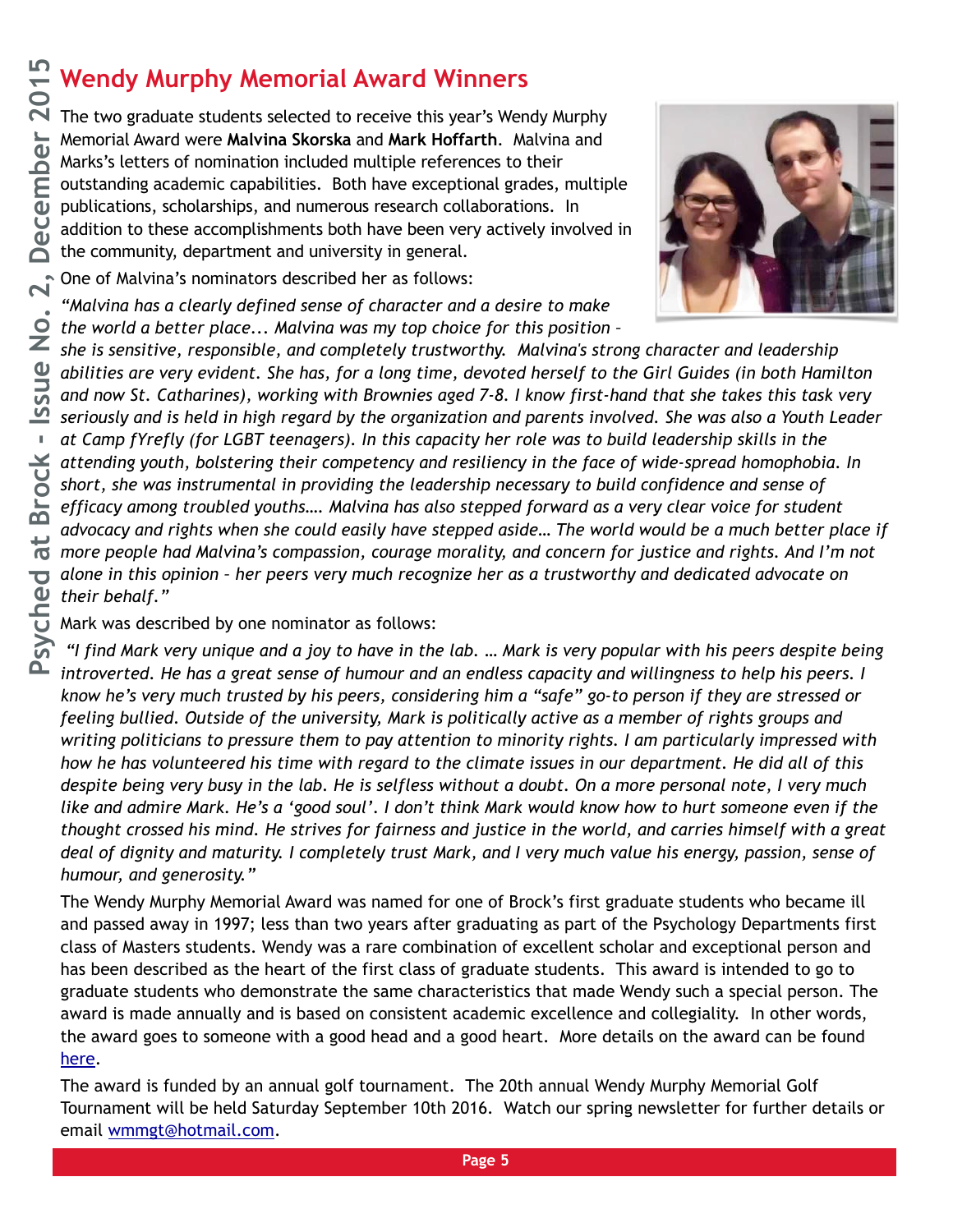# **Psyched at Brock - Issue No. 2, December 2015**

### **Faculty Grants/Awards:**

### **Stefan Brudzynski**

◆ Dr. Brudzynski was recognized at Brock University for the [IBNS Outstanding Achievement Award](http://www.brocku.ca/brock-news/2014/07/brock-psychologist-wins-international-behavioral-neuroscience-award/) he received in 2014, during the Brock Research Celebration Day, Guernsey Market, February 10, 2015.

### **Kimberly Cote**

- ✦ Cote, K. Canadian Institutes of Health Research (CIHR), Institute for Circulatory and Respiratory Health (ICRH), Planning and Dissemination Grants – Institute Community Support: "Engaging Patients in Sleep Disorders Research", Primary Applicant, \$23,293
- ✦ Cote, K. Canadian Institutes of Health Research (CIHR), ICRH Community Development Program Grant. "Mobilizing the healthcare community towards an integrated approach to improving patient outcomes with sleep disorders - Canadian Sleep and Circadian Network (CSCN)" Co-applicant (of 40) and member of the Knowledge Mobilization subcommittee, \$4,000,000.<http://www.cs-cn.ca/>

### **Gordon Hodson**

- ✦ Hodson, G. Perceptions of Risk and Threat as a Function of Ideology CRISS (Council for Research in the Social Sciences), Brock University
- ✦ Hodson, G. Ideological beliefs and differential distress: Threat target as a moderator. SSHRC Insight Grant (co-investigator)
- ✦ Hodson, G. Situational, psychological, and hormonal processes underlying sexual aggression SSHRC Development Grant (co-investigator)

### **Caitlin Mahy**

- ✦ Mahy, C. The development of prospective memory in early childhood: Contributions of retrospective memory and executive control processes, NSERC Discovery Grant 2015-2020
- ✦ Mahy, C. Exploring young children's spontaneous future thinking. CRISS (Council for Research in the Social Sciences), Brock University, 2014.

### **Cathy Mondloch**

- ✦ Mondloch, C. Understanding emotions: A developmental perspective. SSHRC Insight Grant 2015-2020 (\$315,000).
- ✦ BROCK AWARD FOR DISTINGUISHED RESEARCH & CREATIVITY 2015

### **Elizabeth Shulman**

✦ Shulman, E. P. Evaluating Risk: Do the Mind and the Gut Disagree? CRISS (Council for Research in the Social Sciences), Brock University, \$2,000.

### **Sid Segalowitz**

- ✦ Milligan, K., Schmidt, L.A., & Segalowitz, S.J. Using mindfulness to address cognitive processing and emotion regulation challenges in youth with learning disabilities.
- ✦ Scottish Rite Charitable Foundation of Canada, 2014-2017 \$104,811

### **Teena Willoughby**

✦ Willoughby, T. Ontario Ministry of Training, Colleges and Universities, Youth Employment Fund, 2014-2015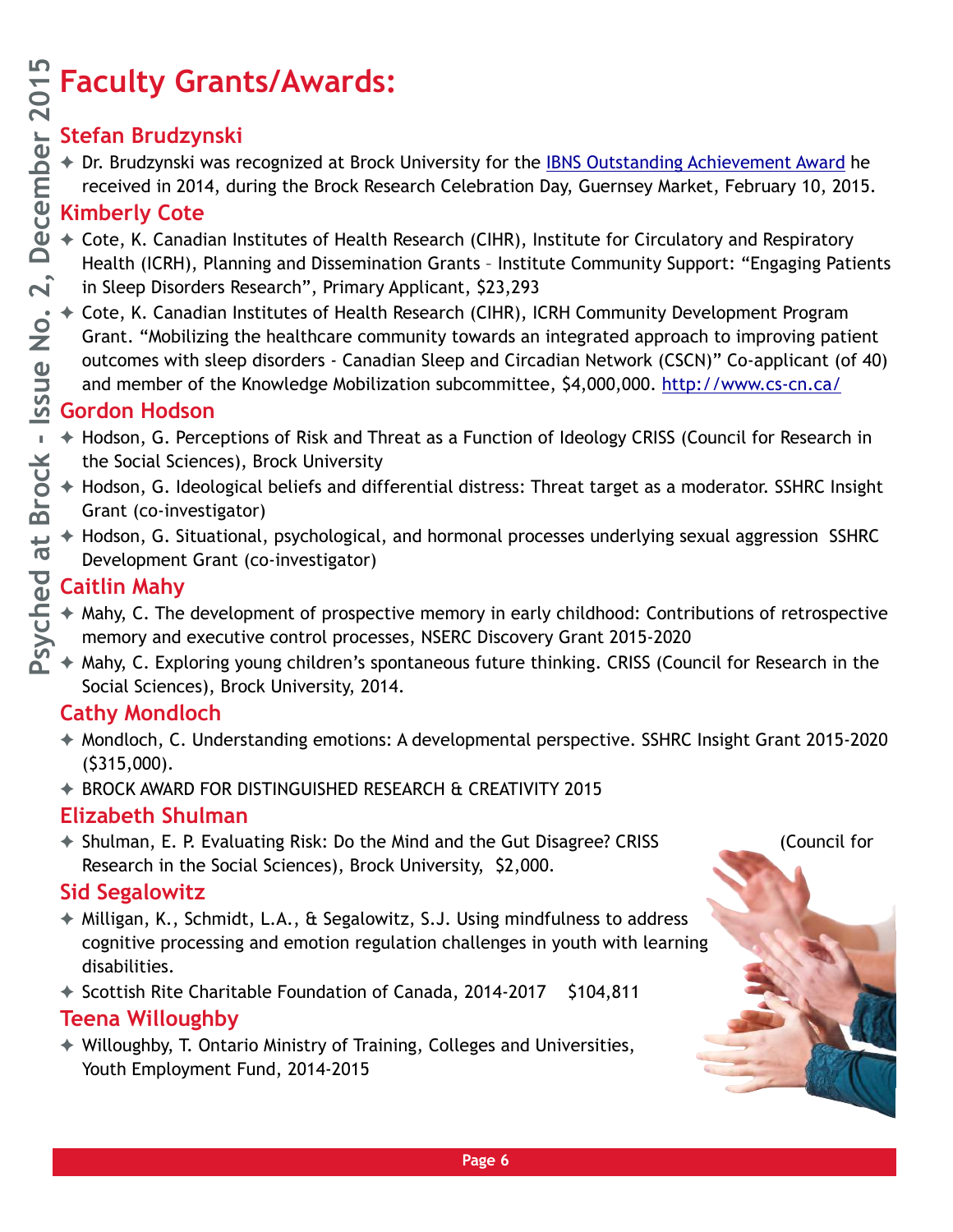### **Faculty Grants/Awards:**

### **Gordon Hodson**

### ✦ **BROCK CHANCELLORS CHAIRS FOR RESEARCH EXCELLENCE AWARD 2015-2018**

✦ Gordon Hodson was awarded the prestigious Chancellors Chairs for Research Excellence Award. This award is given to individuals who have demonstrated exceptional promise of outstanding contributions to scholarship or have established an exceptional track record of scholarly excellence. Gordon's research examining generalized dehumanization will be funded by this award.

### **Tanya Martini**

### ✦ **BROCK AWARD FOR DISTINGUISHED TEACHING 2015**

✦ Tanya Martini was awarded the Brock Award for Distinguished Teaching. The award is for a remarkable contribution to student learning in the classroom, student consultation and thesis direction, involvement of students in faculty research, development of courses and curriculum, development of innovative teaching and enrichment of the learning environment. This award recognizes Tanya's dedication to student success in our program and exceptional student engagement. Congratulations Tanya!

### **Cathy Mondloch**

### ✦ **BROCK AWARD FOR DISTINGUISHED RESEARCH & CREATIVITY 2015**

 $\triangle$  Cathy Mondloch was awarded the Brock Award for Distinguished Research & Creativity. This annual award is awarded to a faculty member that makes a significant contribution to research, shows consistency in scholarly or creative performance, has significant publications, and contributes consistently to the training of graduate and undergraduates. Cathy was recognized for her outstanding research program in the field of face perception. Congratulations Cathy!

### **Where Are They Now?**



✦**Dr. Paul Adachi** (PhD 2015), received the SSHRC Banting Postdoc to work with Dr. Rich Ryan and Dr. Ed Deci at the University of Rochester.



✦**James Desjardins** (MA, 2011) is now working full-time for SHARCNet (Compute Canada) stationed at the Brock Lifespan Centre as a High Performance Computing Consultant. He is designing and implementing prototype extensions required to integrate EEGLab with HPC resources.



✦**Dr. Chloe Hamza** (PhD 2015) is currently a CIHR funded postdoctoral Fellow in the Applied Psychology Program in the Faculty of Education at the University of Western Ontario.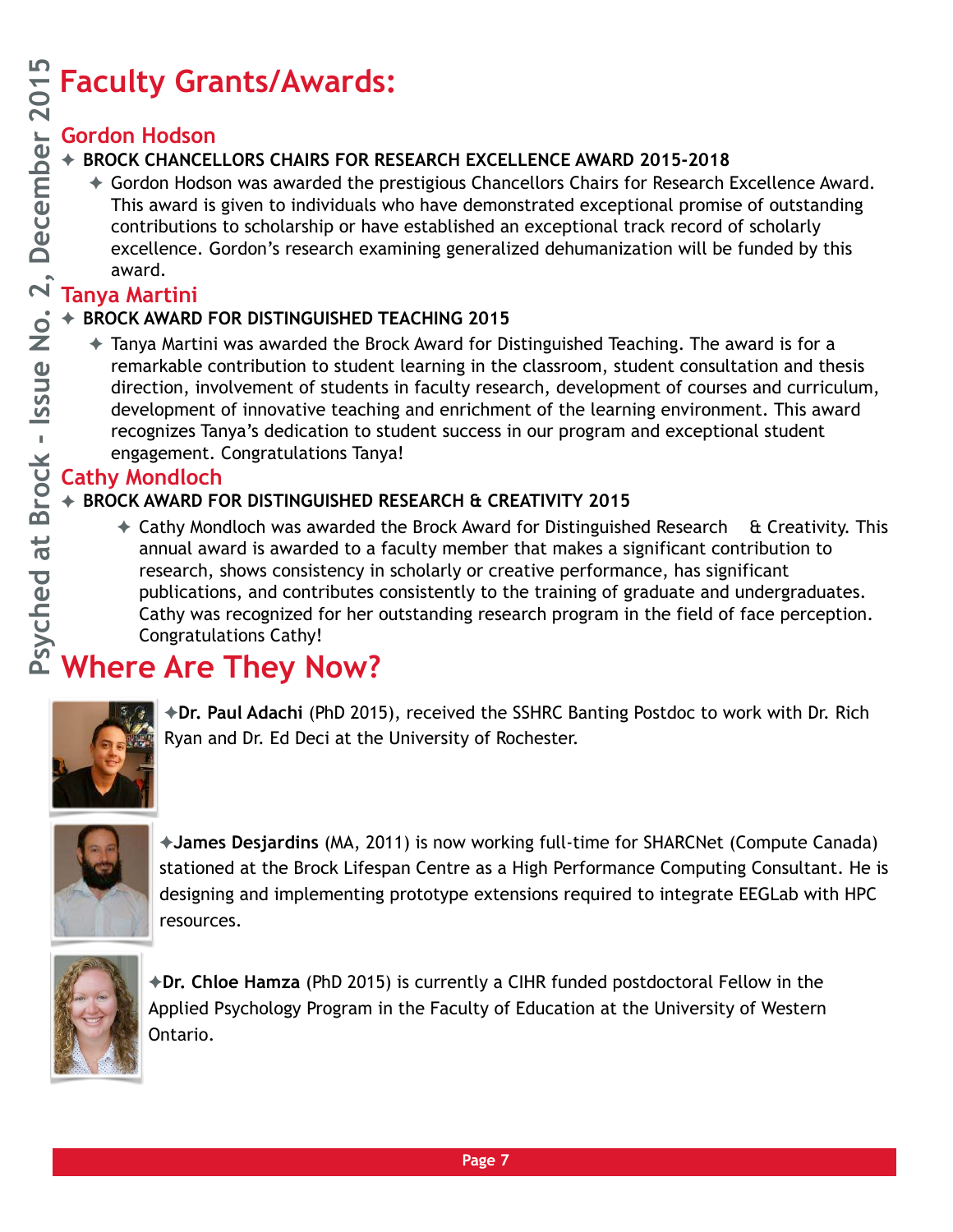### **Where Are They Now?**



✦**Dr. Chrissy Lackner** (PhD 2015) was hired into a tenure stream job in the Psychology Department at Mount St. Vincent University in Halifax.



✦**Dr. Sarah Laurence** completed her Postdoc in the Face Perception Lab at Brock University and accepted a faculty position at Keele University, UK.



✦**Dr. Cara MacInnis** (former PhD student) is now an Assistant Professor at University of Calgary.



✦**Dr. Nicole Nelson** completed a 2.5-year postdoc in the Face Perception Lab, funded by NSF and SSHRC. She has started a faculty position at The University of Queensland, Brisbane.



✦**Dr. Lindsey Short** (PhD 2014) is now an Assistant Professor at Redeemer University College (Ancaster).



✦**Dr Iva Zovkic** (former PhD student) who held a NSERC PDF at University of Alabama, has finished an awesome first year as an Assistant Professor at University of Toronto, Mississauga – not only did she publish a paper in Nature, she was awarded her first NSERC Discovery Grant and was also awarded a Discovery Accelerator Supplement.



✦**Jasmine Mian** (Honours B. A., Psychology at Brock University, ,2012) will be representing Canada in Rio in the Olympic Freestyle Wrestling. Jasmine completed her Honours Thesis in Dr. Cathy Mondloch's Face Perseption Lab and recently published a paper on her work with Cathy examining congruency effects of emotional faces and body postures.



✦**Dr Justin Carre** (McCormick lab alum) came to Brock in March and gave a colloquium to the department. It was great to catch-up on all his post-PhD successes. After a post-doc at Duke University and an NSERC PDF Award, Justin left an assistant professorship at Wayne State to return to the great white north as an Assistant Professor at Nipissing U, where he is now happily spending his first NSERC Discovery Grant and his recently awarded SSHRC grant.

- ✦ **Mark Morrissey** (Former Honours thesis student in the McCormick lab) is completing his PhD at University of Toronto and is off to conduct research as a PDF in the USA.
- ✦ **Catherine Thomas** (MSc, Brock University) was recently inducted into the Alberta Society of Professional Biologists and continues to work as a Project Manager at RCGI.

**Page 8**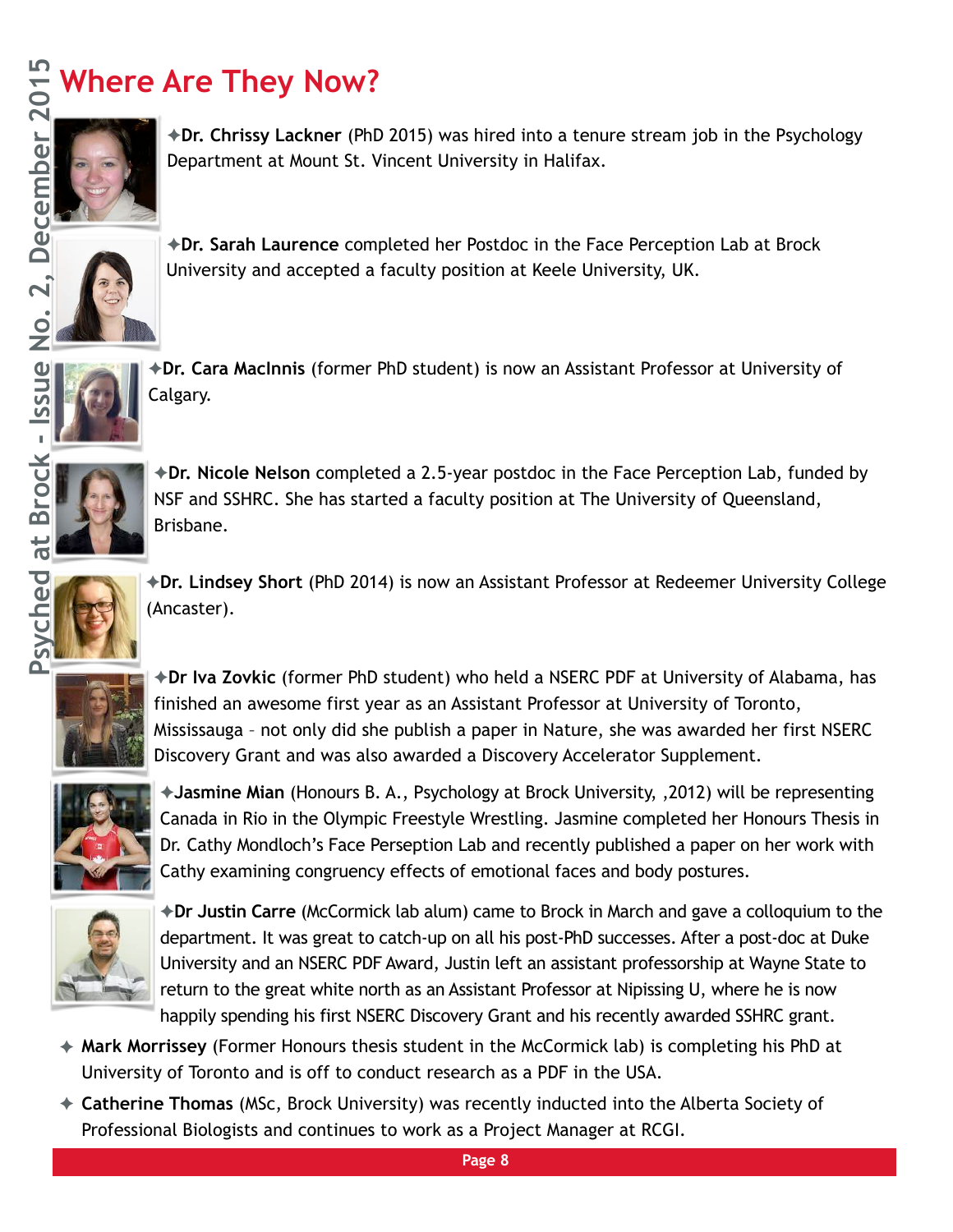### **New Course Development:**

**Kimberly Cote** Developed a **blended format course for PSYC 3P72**, Drugs and Behaviour, in consultation with Brock University's Center for Pedagogical Innovation (CPI) through the E-learning initiative. Course launches Jan 2016.

**John Mitterer** and **Drew Dane** were **successful in their application to the CPI E-learning initiative**, and are currently developing on-line courses in Introduction to Abnormal Psychology and Introduction to Human Development and Psychology.

### **Our Research in the News**

✦ PhD candidate, **Tina Brook**'s work on social anxiety was featured in [The Brock Press](http://www.apple.com), August, 2015.

- ✦ **Michael Busseri** and his former Honours Thesis student **Emily Peck**  recently published a paper examining depression and subjective life satisfaction that was featured in a number of media outlets across Canada, the US, Germany and China including APS, Brock News, [Science Daily](http://www.sciencedaily.com/releases/2014/10/141021085605.htm), Bulletin News Niagara, Insights from a Bipolar Bear, The Herald News, Gold Point Clinical Research, Women and Health, Mad in America, RWJ University Hospital news, Deutschmedizin.com, yeeyan.org, just to name a few!
	- ✦ Busseri, M. A., & Peck. E. (2014). Do (even) clinically depressed individuals believe that life gets better and better over time? The link between depression and subjective trajectories for life satisfaction. *Clinical Psychological Science, 17,* 1-12.
- ✦ **Tony Bogaert**'s research on sexual orientation was featured in the [Boston Globe](https://www.bostonglobe.com/magazine/2015/08/22/what-makes-people-gay-update/8Mos2MXHvX5JsxP7AzW9RJ/story.html). Additionally, Tony's work on asexuality was featured in both the [NY Times](http://www.nytimes.com/2015/07/05/fashion/asexual-and-happy.html?_r=0) and [NY Magazine.](http://nymag.com/scienceofus/2015/08/5-ways-to-better-understand-asexuality.html) Tony also wrote a piece on asexuality for [The Independent](http://www.independent.co.uk/life-style/love-sex/asexuality-when-life-isnt-all-about-sex-10371135.html).
- ✦ **Kimberly Cote** shared her expertise on sleep in an article about the [benefits of napping for the 'Ask the Brains' section of Scientific American](http://www.scientificamerican.com/article/can-napping-make-us-smarter/)  Mind.
- ✦ **Stephen Emrich** was on Newstalk 610 CKTB talking about the science behind "the dress." You can listen to the interview [here](https://soundcloud.com/larryfedorukshow/the-dress-what-color-brock-psychologist).











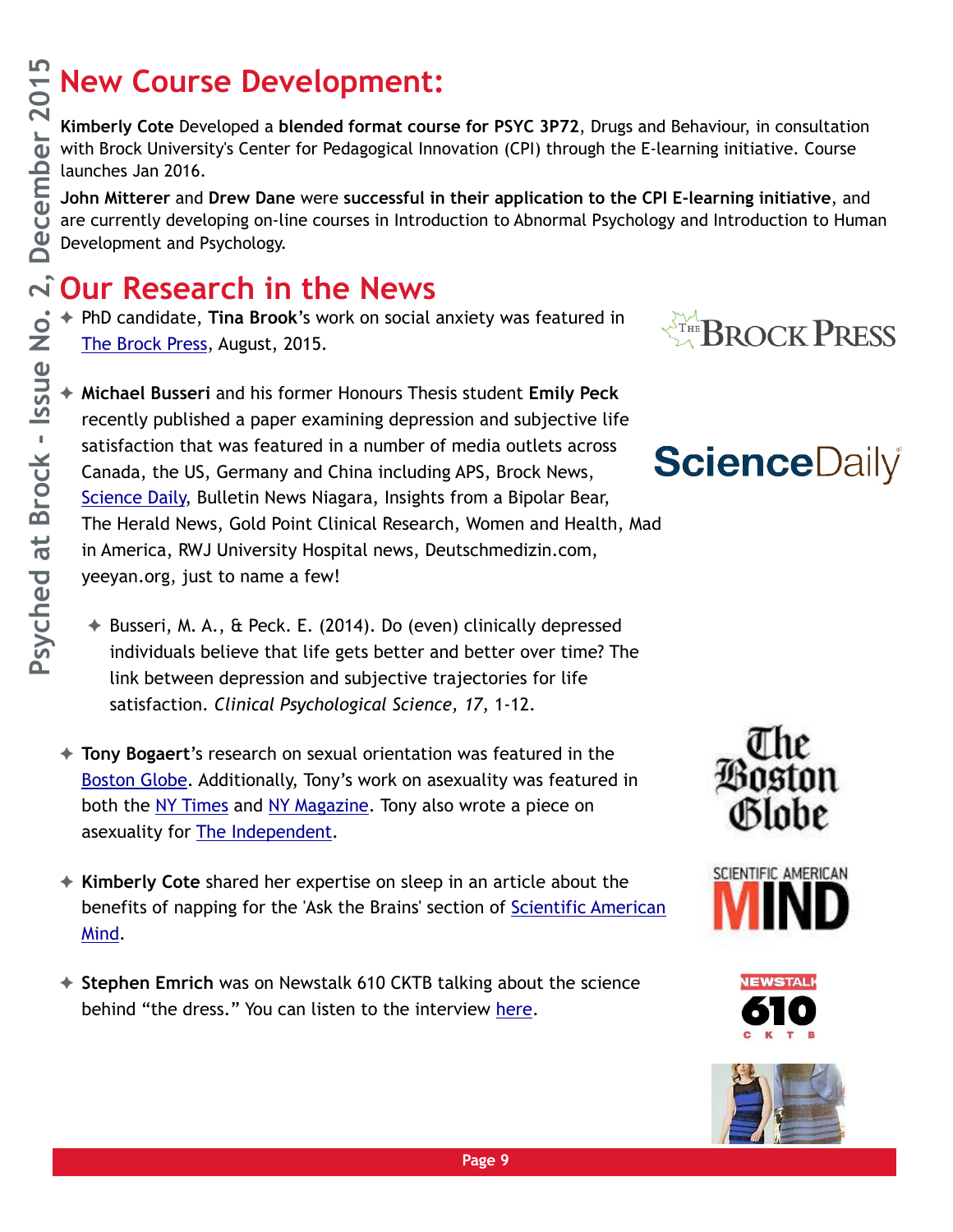### **Our Research in the News**

✦ **Malvina Skorska**, a PhD student in our department, was interviewed for [Slate magazine](http://www.slate.com/blogs/outward/2015/08/03/sexual_orientation_in_women_why_so_little_scientific_research.html) about research on sexual orientation along with some of the most prominent researchers in the area.

✦ PhD student, **Thalia Semplonius**, gave radio interviews to Brock Radio and 610CKTB Radio on Stress and Adjustment this past August. Additionally, the **Brock News** highlighted Thalia's work comparing Well-being in Younger and Older populations in July. Thalia's work on adults' ability to recognize own-race faces compared to other race faces in groups was also featured in Brock News in January 2015.

Tony Volk gave a number of interviews this year on bullying including an interview for the National Post on his work with **Drew Dane** and **Zopito Marini** examining ['Bullying as an Adaptation](http://news.nationalpost.com/health/provocative-new-study-finds-bullies-have-highest-self-esteem-social-status-lowest-rates-of-depression)' which was picked up internationally in dozens of print publications with a combined estimated readership of 40+ million including Canadian outlets such as [CTV](https://www.facebook.com/CTVNewsChannel/videos/vb.231176056943733/938103252917673/?type=2&theater) and Canada.com . His work examining Bullying, Exercise, and the [Start of the School Year was also featured both in print and on the radi](http://www.cbc.ca/news/canada/saskatoon/exercise-could-help-bullied-children-1.3246983)o on the CBC. Additionally, Inverse covered his work on Bullying and Sexual behaviour demonstrating that those who bully are more sexually active.

### **Taking our Research Around the World**

- ✦ **Veena Dwivedi** was one of 15 researchers from around the world (and the only Canadian), invited to participate in the ABLE (Action, Brain, Language and Evolution) Workshop, held Oct. 13-14 at the Sofitel hotel in Chicago. She presented her model of language comprehension as a system that operates using Heuristic first, algorithmic second mechanisms. Furthermore, she commented on the validity of different grammatical frameworks, as well as frameworks involving embodied cognition, as ways of capturing neural bases of linguistic phenomena.
- ✦ In May 2015, **Stefan Brudsynski** went to Lodz University in Poland as a Visiting Professor. He has delivered a series of lectures on Neuropsychopharmacology and several seminars on history of Neuroscience, as well as, presented two seminars on the topic of studies entitled "Vocal expression of emotional states". The pictures show S.M.B. during his lecture.











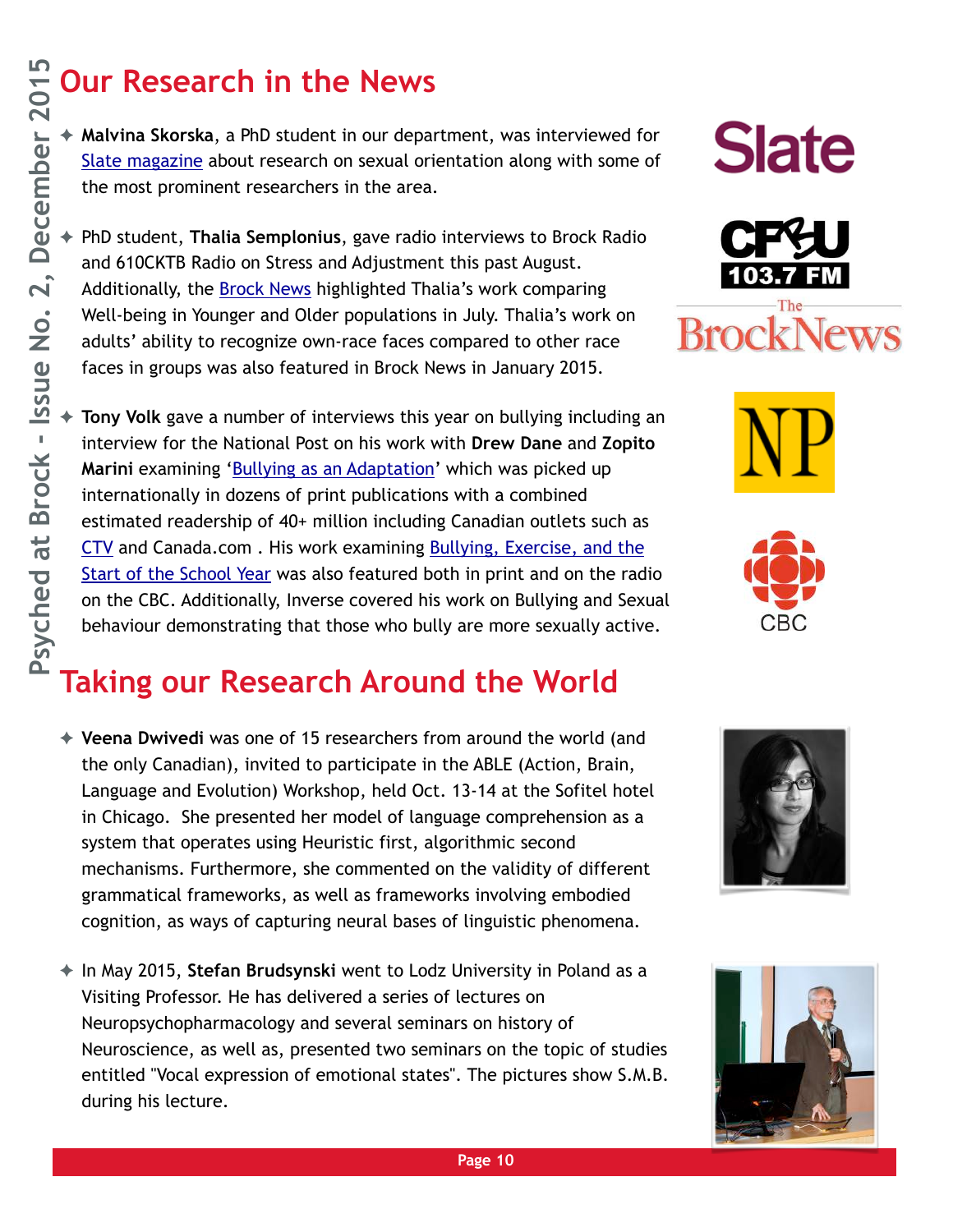### **Taking our Research Around the World**

✦ In September **Chery McCormick** presented her research in Verona Italy on Social instability stress in adolescence alters social behaviour and its developmental trajectory into adulthood in rats as an Invited symposium speaker at the Joint conference of the European Brain and Behaviour Society and the European Behavioural Pharmacology Society.



✦ **Malvina Skorska**, a PhD student in our department, gave a talk about her research on facial structure and sexual orientation in Dubrovnik, Croatia in June 2014 at the International Academy of Sex Research Annual Meeting.

### **Invited Presentations by our Grad students:**

- ✦ **Ann Farrell,** who is a PhD student in our department, gave a talk to the community at a recent "Research Café" on Bullying- From Classroom to the Workplace
- ✦ In June, **Shawn Geniole**, who is a PhD student in our department, gave a colloquium at Nipissing U entitled: *Is the facial width-to-height ratio an evolved cue of threat?*
- ✦ **Joshua Black**, who is a PhD student in our department, gave a series of talks around the province about Dreams this year including invited talks to the Psycho-Social-Spiritual Group in Hamilton, the McNally Hospice in Grimsby, and the Toronto Dreamers International Association for the Study of Dreams in Toronto on













**Page 11**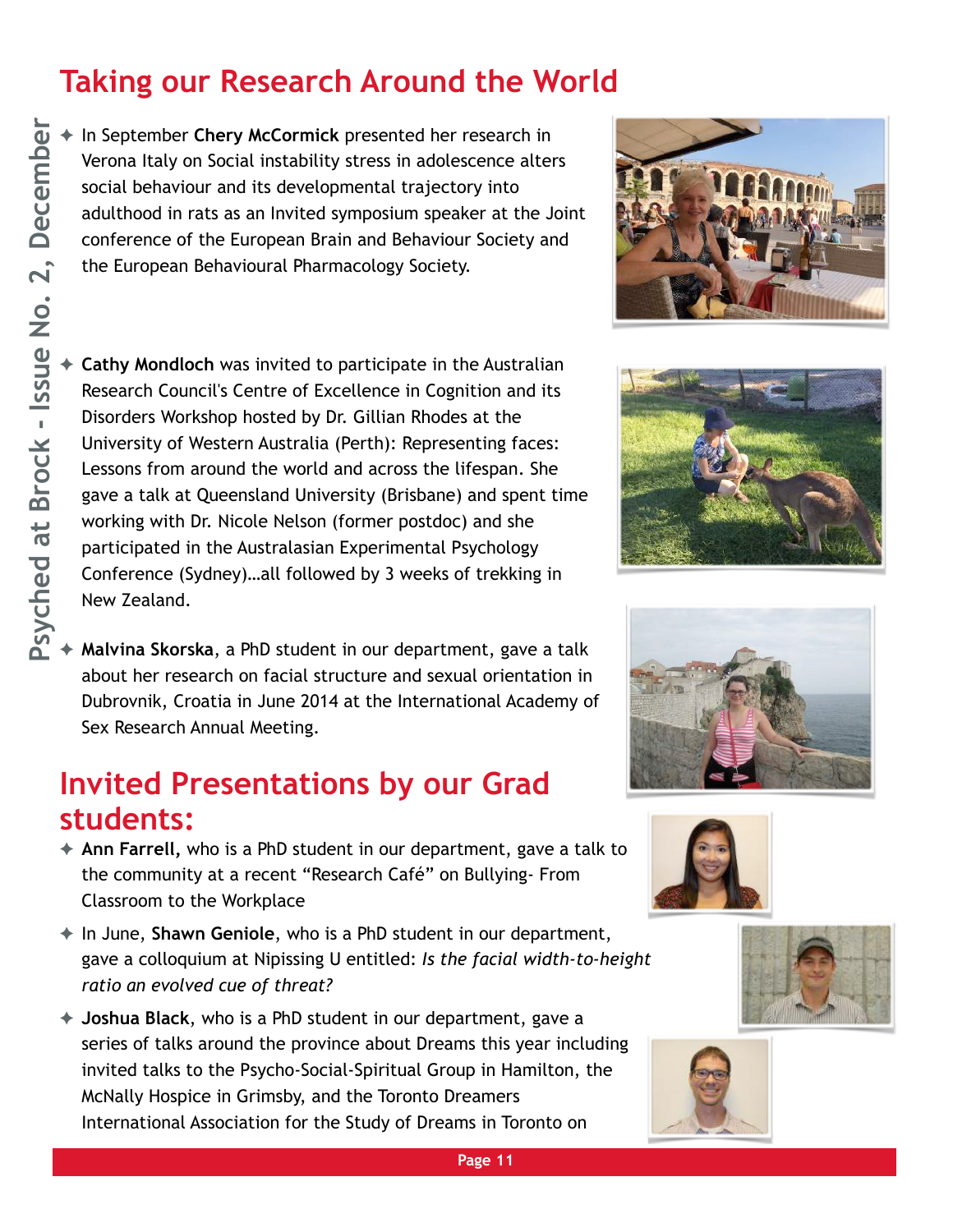### **Ontario Undergraduate Psychology Thesis Conference**

 The 45th Annual Ontario Undergraduate Psychology Thesis conference was held at the University of Western Ontario on May 8th, 2015. Twenty-two of our thesis students attended the conference and presented their projects this year. Twenty of our students gave talks at the conference (out of a total of 75 talks) and they ROCKED them! A big congratulations to all of our 2015 A Honours Thesis students!







**Summer Fun at the Market!**



This summer faculty, staff and students from the Psychology department gathered at the Market on Thursdays for lunch and fun socialization time! It was an opportunity to relax and connect with other members of our department. We look forward to future social events throughout this coming year!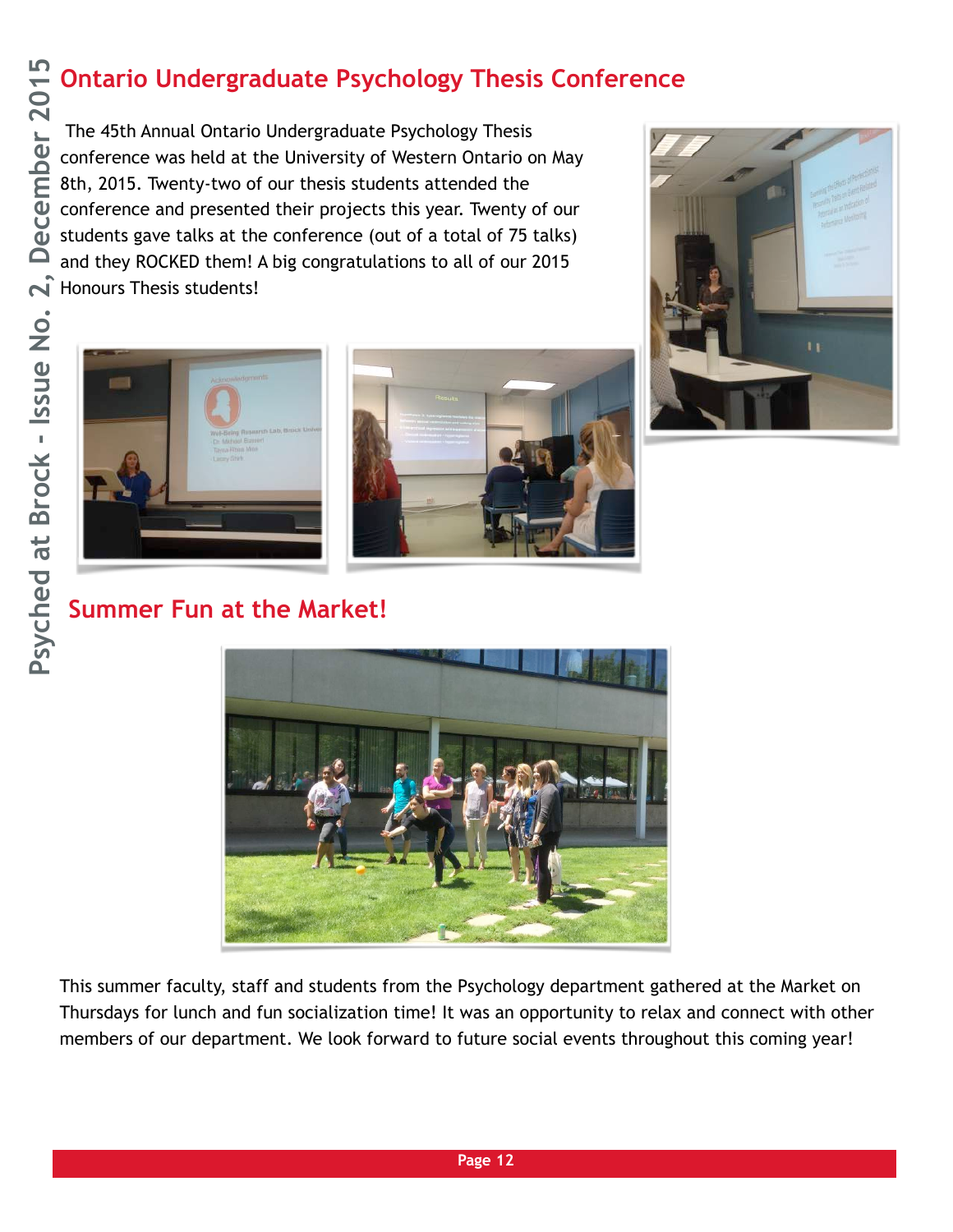

Kimberly Cote, President of the Canadian Sleep Society, Organized the 7th Conference of the Canadian Sleep Society held Sept 25-27th in Toronto.

### **Have You Read Anything Good Lately?**

Check Out Some of Our Recent Publications Publications from June 2014-September 2015

- ✦ **Adachi, P., Hodson, G., & Hoffarth, M.R.** (2015). Video game play and intergroup relations: Real world implications for prejudice and discrimination. *Aggression and Violent Behavior,* 25, 227-236. DIO: 10.1016/j.avb.2015.09.008
- ✦ **Adachi, P., Hodson, G., Willoughby, T.,** & Zanette, S. (2015). Brothers or sisters in arms: Intergroup cooperation in a violent shooter game can reduce intergroup prejudice. *Psychology of Violence*, 5, 455-462. doi:10.1037/a0037407
- ✦ **Adachi, P.J.C., & Willoughby, T. (in press).** Does competitiveness in violent and nonviolent video games predict aggression over time? *Child Development.*
- ✦ **Adachi, P.J.C., & Willoughby, T.** (2015). Does playing sports video games predict increased involvement in real sports over several years among young adults? *Journal of Youth and Adolescenc*e. doi: 10.1007/s10964-015-0312-2
- ✦ **Adachi, P.J.C., & Willoughby, T.** (2015). Interpreting effect sizes when controlling for stability effects in longitudinal autoregressive models: Implications for psychological science. European *Journal of Developmental Psychology, 12*(1), 116-128. doi:10.1080/17405629.2014.963549
- ✦ **Akseer, T., Bosacki, S., Rose-Krasnor, L.,** & Coplan, R. (2014). Canadian elementary school teachers' perceptions of gender differences in shy girls and boys in the classroom. *Canadian Journal of School Psychology,* 29, 100-115. doi: 10.1177/0829573514521992
- ✦ Aniyan, A. K., Sajeeth N. P., Samar, V. J., **Desjardins, J., & Segalowitz, S. J.** (2014). A wavelet based algorithm for the identification of event-related potential components. *Neuroscience Methods*, 233C, 63-72. doi:10.1016/j.jneumeth. 2014.06.004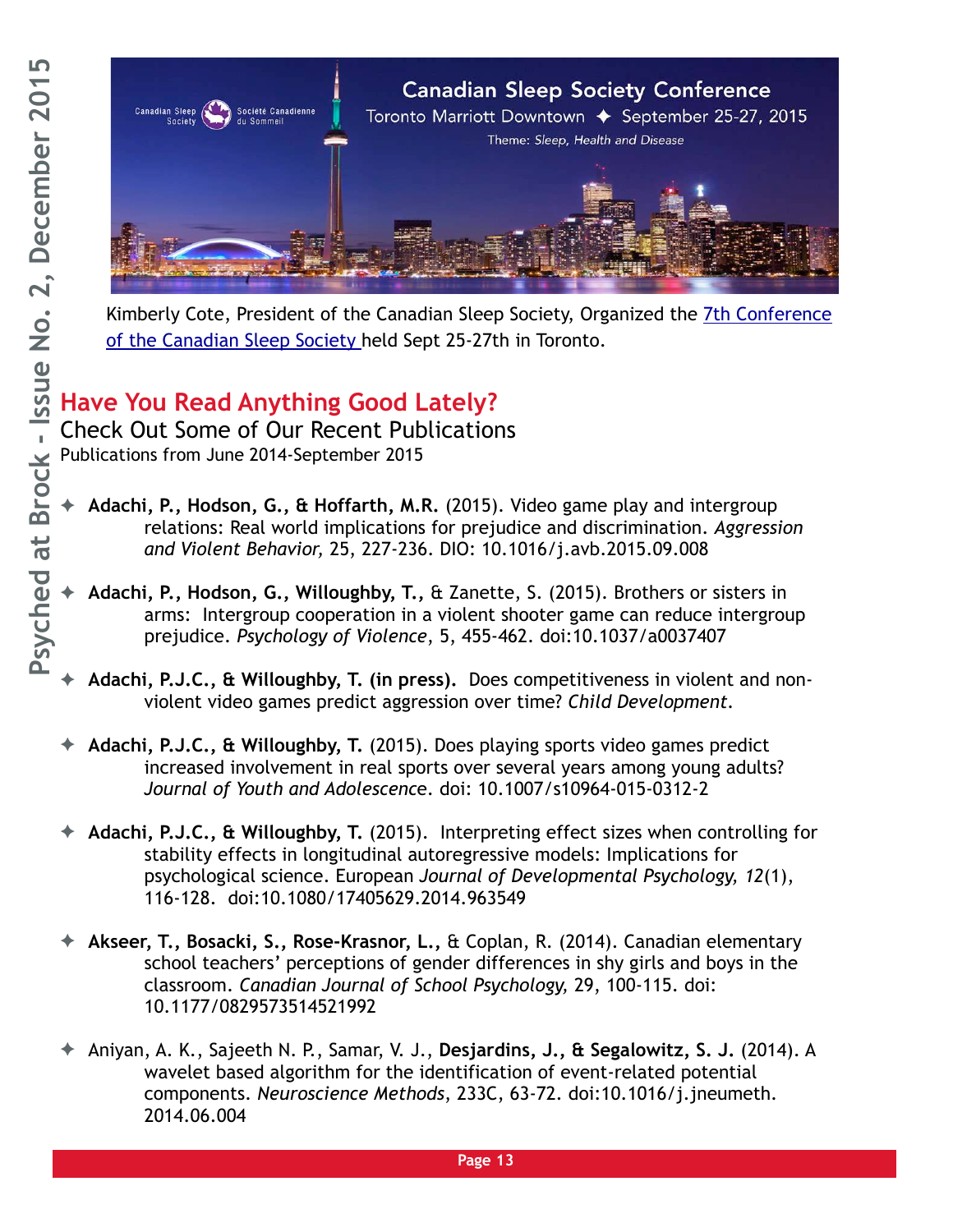Check Out Some of Our Recent Publications

- ✦ Atance, C. M., & **Mahy, C. E. V.** (in press). *Episodic future thinking in children: Methodological and Theoretical Approaches.* In S. Klein, K. Michaelian, & K. Szpunar (Eds.), Seeing the future: Theoretical perspectives on future-oriented mental time travel. New York: Oxford University Press.
- ✦ **Barry, N. C.,** & Tomes, J. L. (2015). Remembering your past: The effects of concussion on autobiographical memory recall. *Journal of Clinical and Experimental Neuropsychology, 37*(9), 994-1003. doi: 10.1080/13803395.2015.1038981
	- ✦ **Bogaert, A. F.** (2015). Asexuality: What it is and why it matters. *Journal of Sex Research, 52*, 362-379.
	- ✦ **Bogaert, A. F.,** Visser, B. A., & Pozzebon, J. A. (2015). Gender differences in object of desire self-consciousness sexual fantasies. *Archives of Sexual Behavior, 44*, 2299-2310.
	- ✦ **Brook, C. A., & Willoughby, T. (2015). T**he social ties that bind: Social anxiety and academic achievement across the university years. *Journal of Youth and Adolescence, 44*, 1139-1152. doi:10.1007/s10964-015-0262-8
	- ✦ **Brudzynski, S. M. (**2014). The ascending mesolimbic cholinergic system a specific division of the reticular activating system involved in the initiation of negative emotional states. *Journal of Molecular Neuroscience, 53*, 436-445. doi:10.1007/ s12031-013-0179-1
- ✦ **Brudzynski, S. M.** (2015). Pharmacology of ultrasonic vocalizations in adult rats: Significance, call classification and neural substrate. *Current Neuropharmacology, 13*, 180-192. doi:10.2174/1570159X13999150210141444
- ✦ **Busseri, M. A.,** & Peck. E. (2014). Do (even) clinically depressed individuals believe that life gets better and better over time? The link between depression and subjective trajectories for life satisfaction. *Clinical Psychological Science, 17*, 1-12. doi: 10.1177/2167702614547265
- ✦ **Busseri, M. A.** (2015). Toward a resolution of the tripartite structure of subjective wellbeing. *Journal of Personality, 83*, 413-428. doi:10.1111/jopy.12116
- ✦ Capuana, L. J., **Dywan, J.**, Tays, W. J., Elmers, J. L., Witherspoon, R., & S**egalowitz, S. J.** (2014). Factors influencing the role of autonomic regulation in the service of cognitive control. *Biological Psychology, 102*, 88-97. doi:10.1016/j.biopsycho. 2014.07.015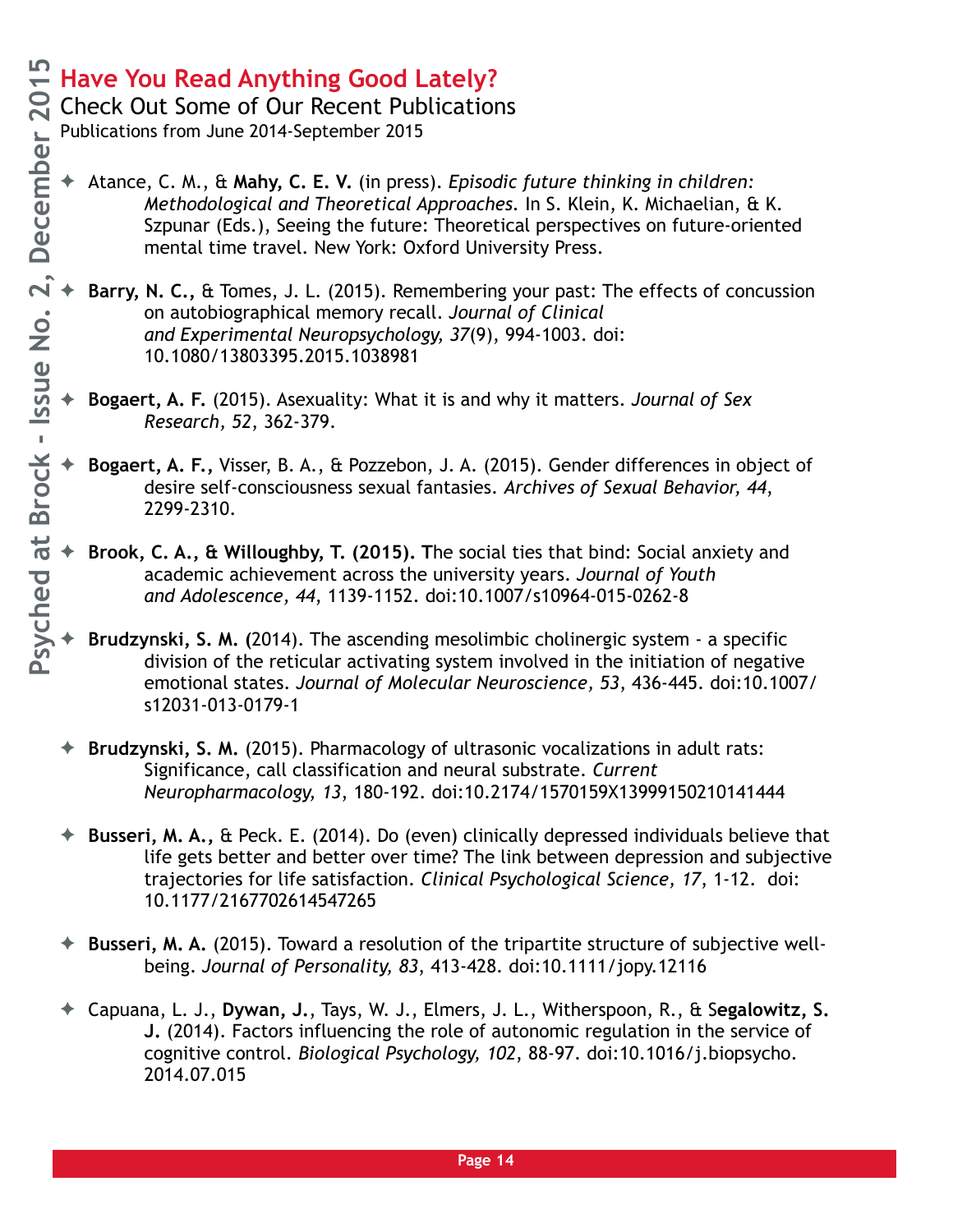✦

### **Have You Read Anything Good Lately?**

Check Out Some of Our Recent Publications

- ✦ Cauffman, E., **Shulman, E. P.,** Bechtold, J., & Steinberg, L. D. (2015). Children and the law. In T. Leventhal & M. H. Bornstein (Eds.), H*andbook of child psychology and developmental science: Ecological settings and processes in developmental systems* (7th Edition, Vol. 4, pp. 616-651). Hoboken, NJ: Wiley.
- ✦ ✦ Choma, B. L., **Busseri, M. A.,** & Sadava, S. W. (2014). Deciphering subjective trajectories for life satisfaction using self-versus-normative other discrepancies, self-esteem, and hope. *European Journal of Personality, 28*, 107-119. doi: 10.1002/per.1889
- ✦ Choma, B. L., Charlesford, J. J., & **Hodson, G.** (2014). Reducing prejudice with (elaborated) imagined and physical contact interventions. *Current Research in Social Psychology, 22*, 20-26.
- ✦ Choma, B. L., Hanoch, Y., **Hodson, G.,** & Gummerum, M. (2014). Risk propensity among liberals and conservatives: The effect of risk perception, expected benefits, and risk domain. *Social Psychological and Personality Science, 5,* 713-721. doi: 10.1177/1948550613519682
- ✦ Choma, B. L., **Hodson, G., Hoffarth, M. R.,** Charlesford, J. J., & Hafer, C. (2014). Reasoning ability and ideology: Inaccuracies in hierarchical category relations (but not numerical ability) associated with right-wing authoritarianism. *Journal of Individual Differences, 35,* 177-183. doi:10.1027/1614-0001/a000142
- ✦ Coplan, R., Ooi, L., **Rose-Krasnor, L.,** & Nocita, G. (2014). SI-SHY "I want to play alone": Assessment and correlates of self-reported preference for solitary play in young children. *Infant and Child Development, 23,* 229-238.
- ✦ Coplan, R., Ooi, L., & **Rose-Krasnor, L.** (2015). Naturalistic observations of schoolyard social participation: Marker variables for socio-emotional functioning in early adolescence. *Journal of Early Adolescence, 35,* 628-650. doi: 10.1177/0272431614523134
- ✦ **Cote, K. A.,** Jancsar, C., & Hunt, B. (2015). Event-related neural response to emotional picture stimuli following sleep deprivation. *Psychology and Neuroscience, 8*, 102-113. http://dx.doi.org/10.1037/h0100354
- ✦ Crowley, M. J., **van Noordt, S. J. R.**, Wu, J., Hommer, R., South, M., Fearon, R. M. P., & Mayes, L. C. (2014). Reward feedback processing in children and adolescents: Medial frontal theta oscillations. *Brain and Cognition, 89,* 79-89. doi:10.1016/ j.bandc.2013.11.011
- ✦ **Dane, A. V.** & Marini, Z. A. (2014). Overt and relational forms of reactive aggression in adolescents: Relations with temperamental reactivity and self-regulation. *Personality and Individual Differences, 60,* 60-66. doi:10.1016/j.paid.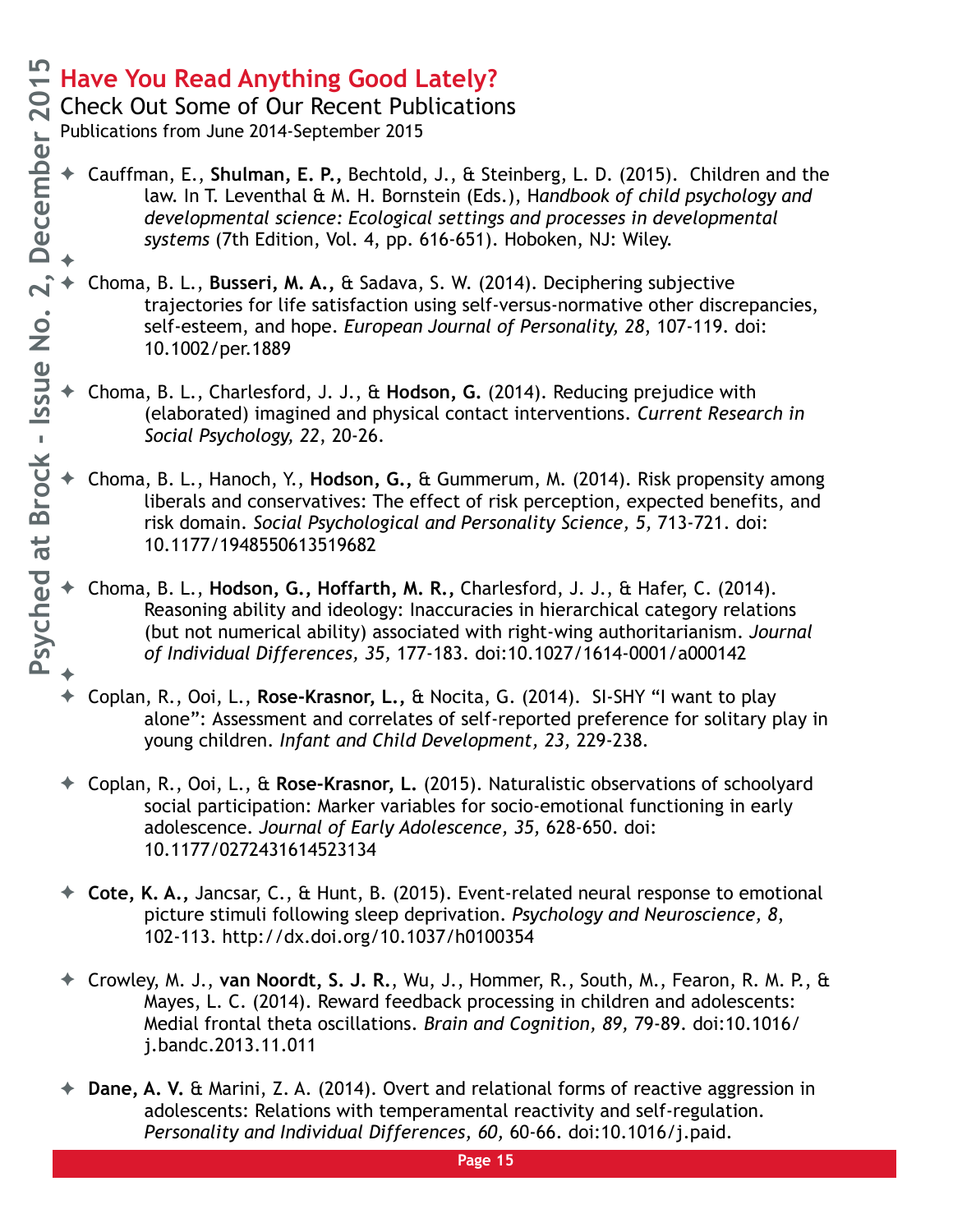Check Out Some of Our Recent Publications Publications from June 2014-September 2015

- ✦ Dhont, K., & **Hodson, G.** (2014). Does lower cognitive ability predict greater prejudice? *Current Directions in Psychological Science, 23*, 454-459. doi: 10.1177/0963721414549750
	- ✦ Duckworth, A. L., **Shulman, E. P.**, Mastronarde, A. J., Patrick, S. D., Zhang, J., & Druckman, J. (2015). Will not want: Self-control rather than motivation explains the female advantage in report card grades. *Learning and individual differences, 39*, 13-23. doi:10.1016/j.lindif.2015.02.006
	- ✦ DuPuis, D., Ram, N., Willner, C. J., Karalunas, S., S**egalowitz, S. J.,** & Gatzke-Kopp, L. M. (2015). Implications of ongoing neural development for the measurement of the error-related negativity in childhood. *Developmental Science, 18*, 452-468. doi:10.1111/desc.12229
	- ✦ **Emrich, S. M.** (2015). *What are the roles of sensory and parietal activity in VSTM?* In P. Jolicoeur, C. Lefebvre, & J. Martinez-Trujillo (Eds.), Mechanisms of sensory memory: Attention & performance XXV. Waltham, MA: Academic Press.
- ✦ **Emrich, S. M., & Busseri, M. A.** (2015). Re-evaluating the relationships among filtering activity, unnecessary storage, and visual working memory capacity. *Cognitive, Affective & Behavioural Neuroscience, 15*(3), 589-597. doi:10.3758/ s13415-015-0341-z
- ✦ Eskries-Winkler, L., **Shulman, E. P.,** & Duckworth, A, L. (2014). Survivor mission: Do those who survive have a drive to thrive at work? *Journal of Positive Psychology, 9*(3), 209–218. doi:10.1080/17439760.2014.888579
- ✦ Eskreis-Winkler, L., **Shulman, E. P.**, Young, V., Tsukayama, E., & Duckworth, A. L. (2015). Using wise interventions to motivate deliberate practice. *Journal of Personality and Social Psychology.*
- ✦ **Evans, A. D**., Stolzenberg, S. N., Lee, K., & Lyon, T. D. (2014). Young children's difficulty with indirect speech acts: Implications for questioning child witnesses. *Behavioral Scienes & the Law, 11*, 775-788. doi:10.1002/bsl.2142
- ✦ **Farrell, A. H.**, Brook, C. A. **Dane, A. V., Marini, Z. A., & Volk, A. A.** (2015). Relations between adolescent ratings of Rothbart's Temperament Questionnaire and the HEXACO Personality Inventory. J*ournal of Personality Assessment, 97*(2), 163-171. doi:10.1080/00223891.2014.940961
- ✦ **Farrell, A. H., Semplonius, T., Shapiro, M., Zhou, X., Laurence, S., Willoughby, T., Mahy, C. E. V., Mondloch, C. J., & Evans, A. D.,** (in press). Research activity in Canadian Developmental Psychology Programs. *Canadian Psychology.*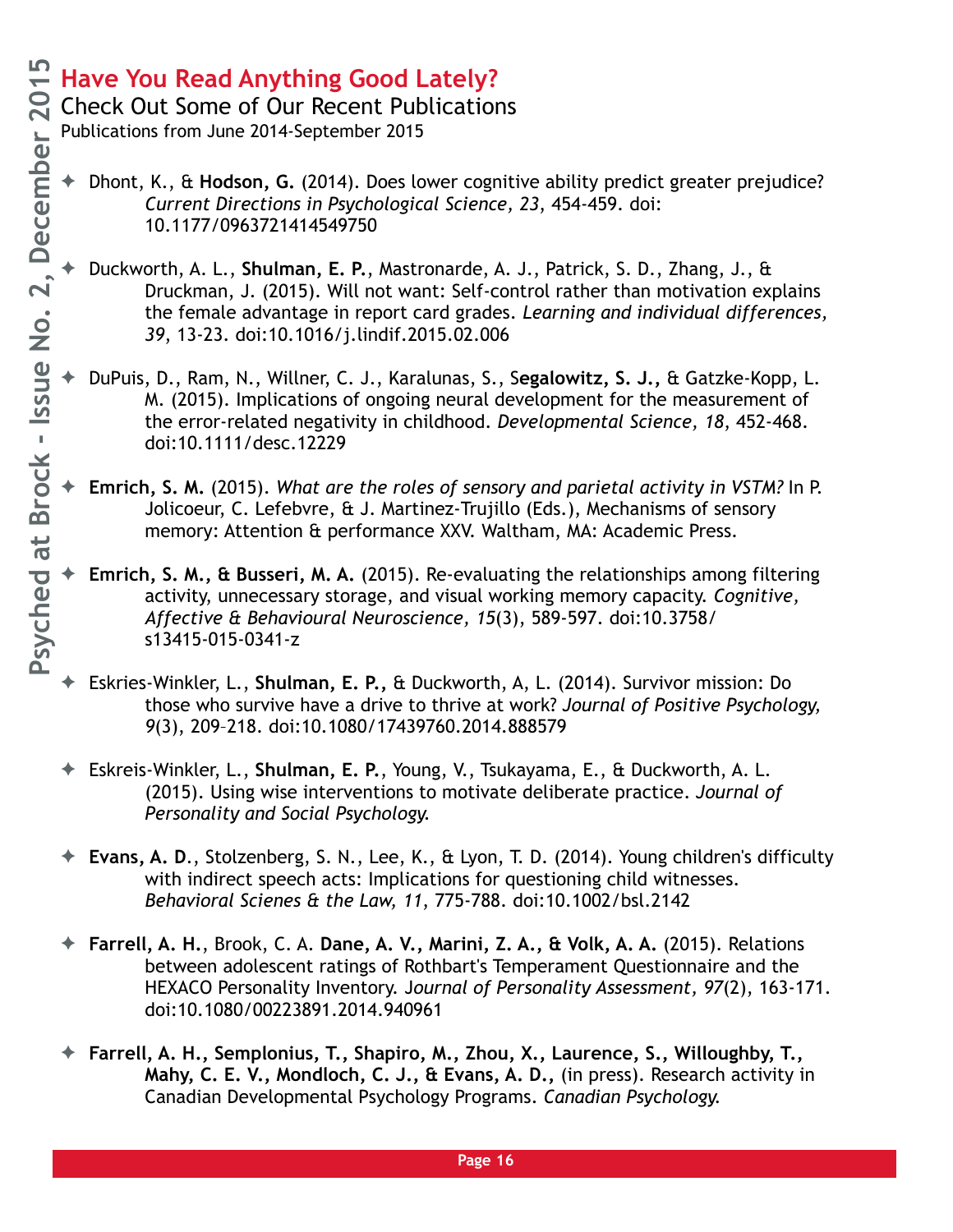Check Out Some of Our Recent Publications

- Gatzke-Kopp, L. M., Willner, C. J., Jetha, M., K., Abenavoli, R. M., DuPuis, D., & **Segalowitz, S. J.** (in press). How does reactivity to frustrative non-reward increase risk for externalizing symptoms? I*nternational Journal of Psychophysiology*. doi:10.1016/j.ijpsycho.2015.04.018
- ✦ **Geniole, S. N., & McCormick, C. M.** (2015). Facing our ancestors: Judgments of aggression are consistent and related to the facial width-to-height ratio in men irrespective of beards. *Evolution and Human Behavior, 36*, 279-285. doi:10.1016/ j.evolhumbehav.2014.12.005
- ✦ **Geniole, S. N.**, **Cunningham, C. E., Keyes, A. E., Busseri, M. A.**, & **McCormick, C. M.**  (in press). Costly retaliation is promoted by threats to resources in women and threats to status in men. *Aggressive Behavior.*
- ✦ **Geniole, S. N.**, Denson, T., Dixson, B. Carré, J. M. & **McCormick, C. M.** (in press). Evidence from meta-analyses of the facial width-to-height ratio as an evolved cue of threat. *PLOS ONE.*
- ✦ **Hamza, C., & Willoughby, T.** (2015). Nonsuicidal self-injury and affect regulation: Recent findings from experimental and ecological momentary assessment studies and future directions. *Journal of Clinical Psychology, 71*(6), 561-574. doi: 10.1002/jclp.22174.
- Hamza, C., Willoughby, T., & Armiento, J. (2014). A laboratory examination of pain threshold and tolerance among nonsuicidal self-injurers with and without selfpunishing motivations. *Archives of Scientific Psychology, 2*, 33-42.
- ✦ **Hamza, C., Willoughby, T., & Heffer, T.** (2015). Impulsivity and nonsuicidal self-injury: A review and meta-analysis. *Clinical Psychology Review, 38*, 13-24. doi:10.1016/ j.cpr.2015.02.010
- ✦ **Hafer, C. L., & Rubel, A. N.** (2015a). Long-term focus and prosocial-antisocial tendencies interact to predict belief in just world. *Personality and Individual Differences, 75*, 121-124. doi:10.1016/j.paid.2014.11.006
- ✦ **Hafer, C. L., & Rubel, A. N.** (2015b). The why and how of defending belief in a just world. In J. M. Olson & M. P. Zanna (Eds.), *Advances in experimental social psychology* (Vol. 51, pp. 41-96). London, UK: Elsevier.
- ✦ **Hafer, C. L.**, & Sutton, R. (in press). *Belief in a just world.* In C. Sabbagh & M. Schmitt (Eds.), Handbook of social justice theory and research. New York: Springer.
- ✦ **Hodges, T.E. & McCormick, C.M.** (2015) Adolescent and adult rats habituate to repeated isolation, but only adolescents sensitize to partner unfamiliarity. *Hormones and Behavior, 69*: 16-30.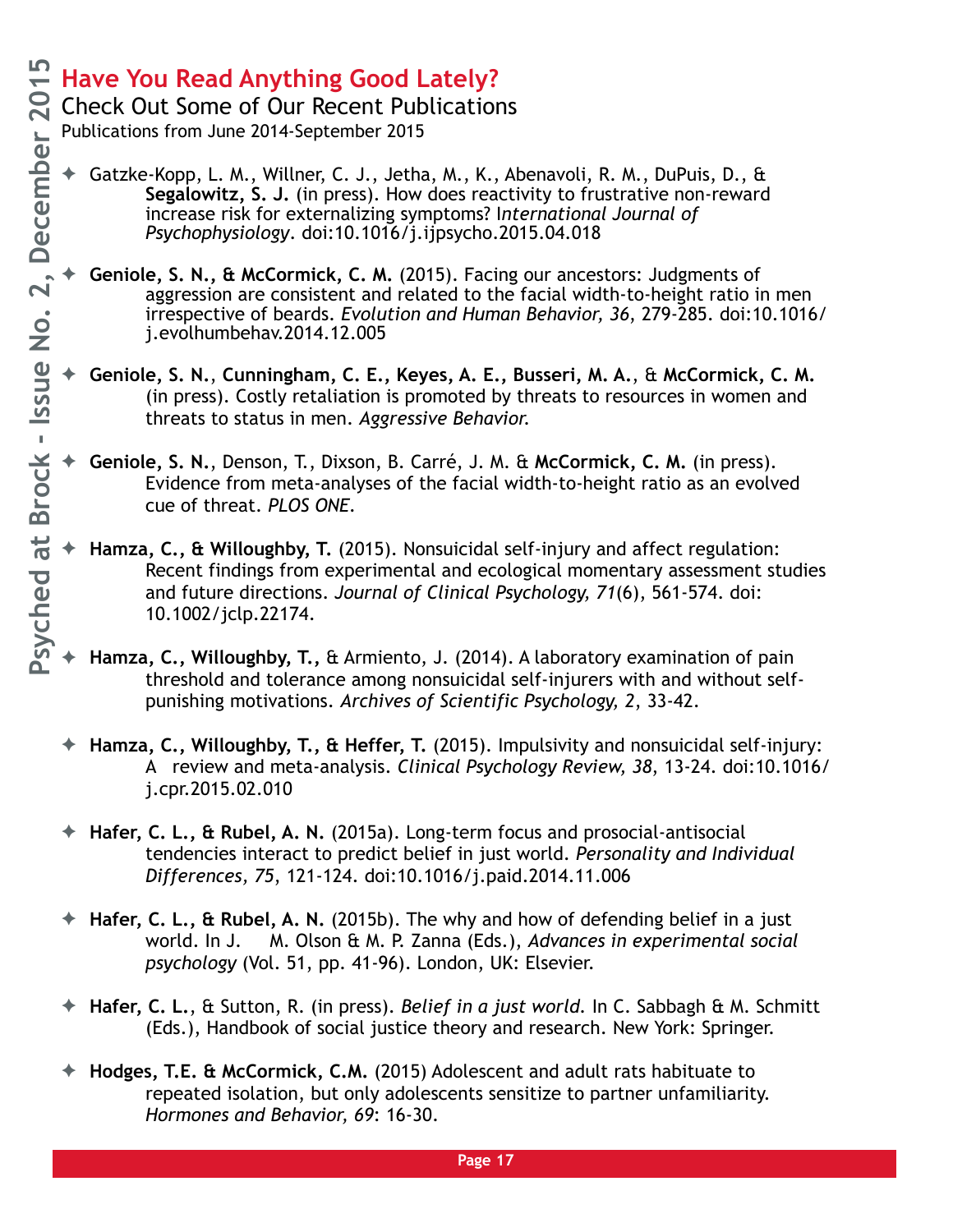Check Out Some of Our Recent Publications

- ✦ **Hodson, G.** (2014). Is it impolite to discuss cognitive differences between liberals and conservatives? *Behavioral and Brain Sciences, 37,* 313-314. doi:10.1017/ S0140525X13002574
	- ✦ **Hodson, G.,** Kteily, N. S., & **Hoffarth, M. R.** (2014). Of filthy pigs and subhuman mongrels: Dehumanization, disgust, and intergroup prejudice. *TPM: Testing Psychometrics Methodology in Applied Psychology, 21*, 267-284. doi:10.4473/TPM21.3.3
- ✦ **Hodson, G.,** Dube, B., & Choma, B. L. (2015). Can (elaborated) imagined contact interventions reduce prejudice among those higher in intergroup disgust sensitivity (ITG-DS)? *Journal of Applied Social Psychology, 45,* 123-131. doi: 10.1111/jasp.12281
- ✦ **Hodson, G., & Skorska, M. N.** (2015). Tapping generalized essentialism to predict outgroup prejudices. *British Journal of Social Psychology, 54*, 371-382. doi: 10.1111/bjso.12083
- ✦ **Hodson, G.** (in press). *Authoritarian contact: From "tight circles" to cross-group friendships*. In F. Funke, T. Petzel, J.C. Cohrs, & J. Duckitt (Eds.), Perspectives on authoritarianism. Weisbaden, Germany: VS-Verlag. ISBN-10: 3531165178; ISBN-13: 978-3531165172
- ✦ **Hodson, G.,** & Dhont, K. (2015). The person-based nature of prejudice: Individual difference predictors of intergroup negativity. *European Review of Social Psychology, 26*, 1-42. DOI: 10.1080/10463283.2015.1070018
- ✦ **Hoffarth, M. R., & Hodson, G.** (2014). Is subjective ambivalence toward gays a modern form of bias? *Personality and Individual Differences, 69*, 75-80. doi:10.1016/ j.paid.2014.05.014
- ✦ **Hoffarth, M. R., Drolet, C. E., Hodson, G., & Hafer, C. L.** (in press). Development and validation of the attitudes towards asexuals (ATA) scale. *Psychology and Sexuality.* doi:10.1080/19419899.2015.1050446
- ✦ Lackner, C. L., Marshall, W. J., Santesso, D. L., **Dywan, J.,** Wade, T., & **Segalowitz, S. J.** (2014). Adolescent anxiety and aggression can be differentially predicted by electrocortical phase reset variables. *Brain and Cognition, 89*, 90-98. doi: 10.1016/j.bandc.2013.10.004
- ✦ **Lackner, C. L.,** Santesso, D. L., **Dywan, J.,** Wade, T. J., **Segalowitz, S. J.** (2014). Event-related potentials elicited to performance feedback in high- and low-shy adolescents. *Infant and Child Development, 23,* 283-294. doi:10.1002/icd.1865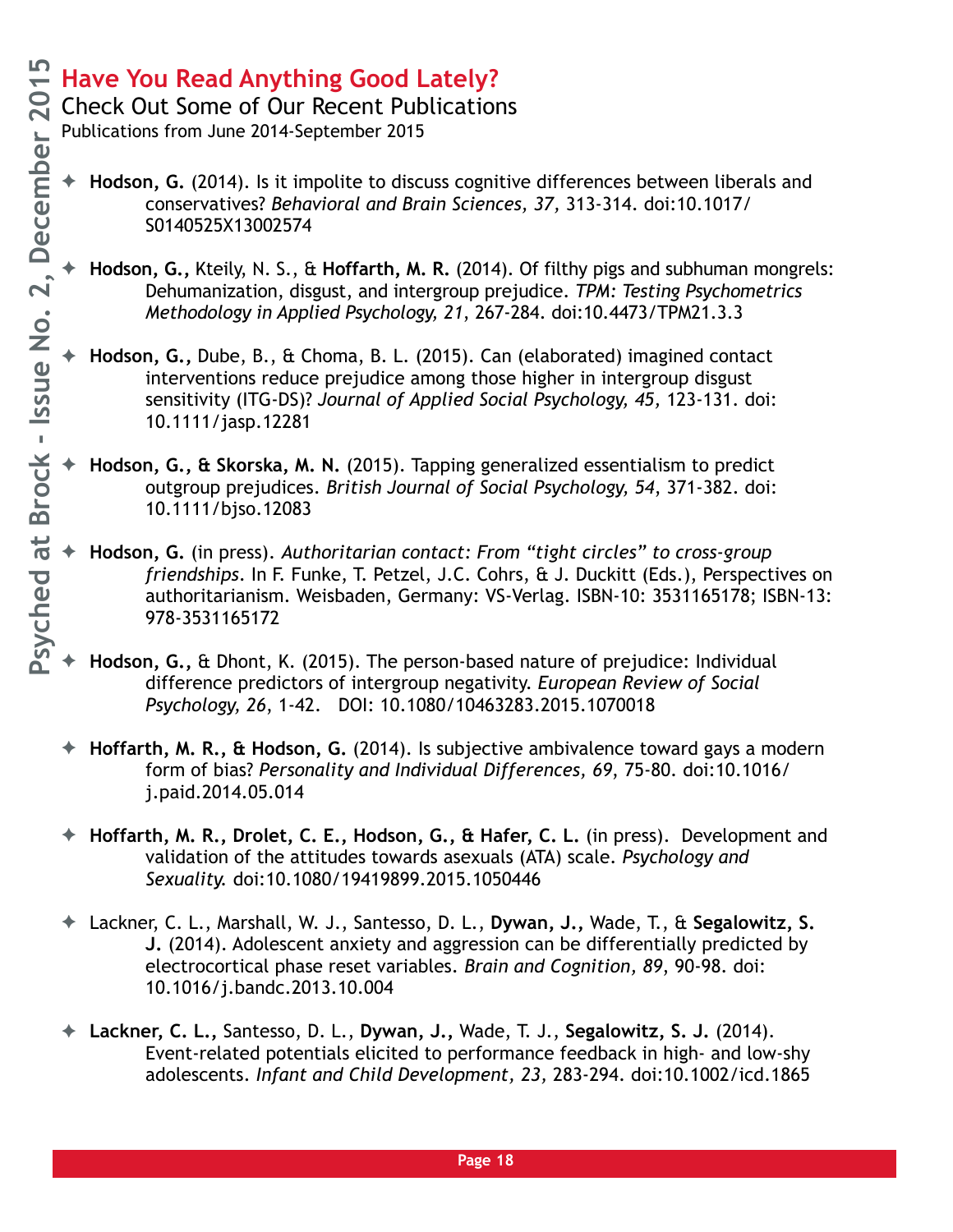Check Out Some of Our Recent Publications

- LaRocque, J. J., Eichenbaum, A. S., Starrett, M.J., Rose, N. S., **Emrich, S. M., &** Postle, B. R. (2015). The short- and long-term fate of memory items retained outside the focus of attention. *Memory & Cognition, 43*, 453-468. doi: 10.3758/ s13421-014-0486-y
- ✦ Ma, F., **Evans, A.D.,** Liu, Y., Luo, X., & Xu, F. (2015). To lie or not to lie? The influence of parenting and theory-of-mind understanding on three-year-old children's honesty. *Journal of Moral Education, 44,* 198-212. doi:10.1080/03057240.2015.1023182
- ✦ MacInnis, C. C., & **Hodson, G.** (2015a). Do American states with more religious or conservative populations search more for sexual content on Google? *Archives of Sexual Behavior, 44,* 137-147. doi:10.1007/s10508-014-0361-8
- ✦ MacInnis, C. C., & **Hodson, G.** (2015b). The development of online cross-group relationships among university students: Benefits of earlier (vs. later) disclosure of stigmatized group membership. *Journal of Social and Personal Relationships, 32*, 788-809. doi:10.1177/0265407514548394
- ✦ MacInnis, C. C., & **Hodson, G.** (2015c). Why are heterosexual men (vs. women) particularly prejudiced toward gay men? A social dominance theory explanation. *Psychology and Sexuality, 6*, 275-294. doi: 10.1080/19419899.2014.987684
- ✦ **Mahy, C. E. V.**, Grass, J., Wagner, S., & Kliegel, M. (2014). These pretzels are going to make me thirsty tomorrow: Differential development of hot and cool episodic foresight in early childhood? *British Journal of Developmental Psychology, 32*, 65-77. doi:10.1111/bjdp.12023.
- ✦ **Mahy, C. E. V.,** Moses, L. J., & Kliegel, M. (2014a). The development of prospective memory in children: An executive framework. *Developmental Review, 34,*  305-326. doi:10.1016/j.dr.2014.08.001
- ✦ **Mahy, C. E. V.,** Moses, L. J., & Kliegel, M. (2014b). The impact of age, ongoing task difficulty, and cue salience on preschoolers' prospective memory performance: The role of executive function. *Journal of Experimental Child Psychology, 127,* 52-64. doi:10.1016/j.jecp.2014.01.006
- ✦ **Mahy, C. E. V.,** Moses, L. J., & Pfeifer, J. H. (2014). How and where: Theory-of-mind in the brain. *Developmental Cognitive Neuroscience, 9,* 68-81. doi: 10.1016/j.dcn. 2014.01.002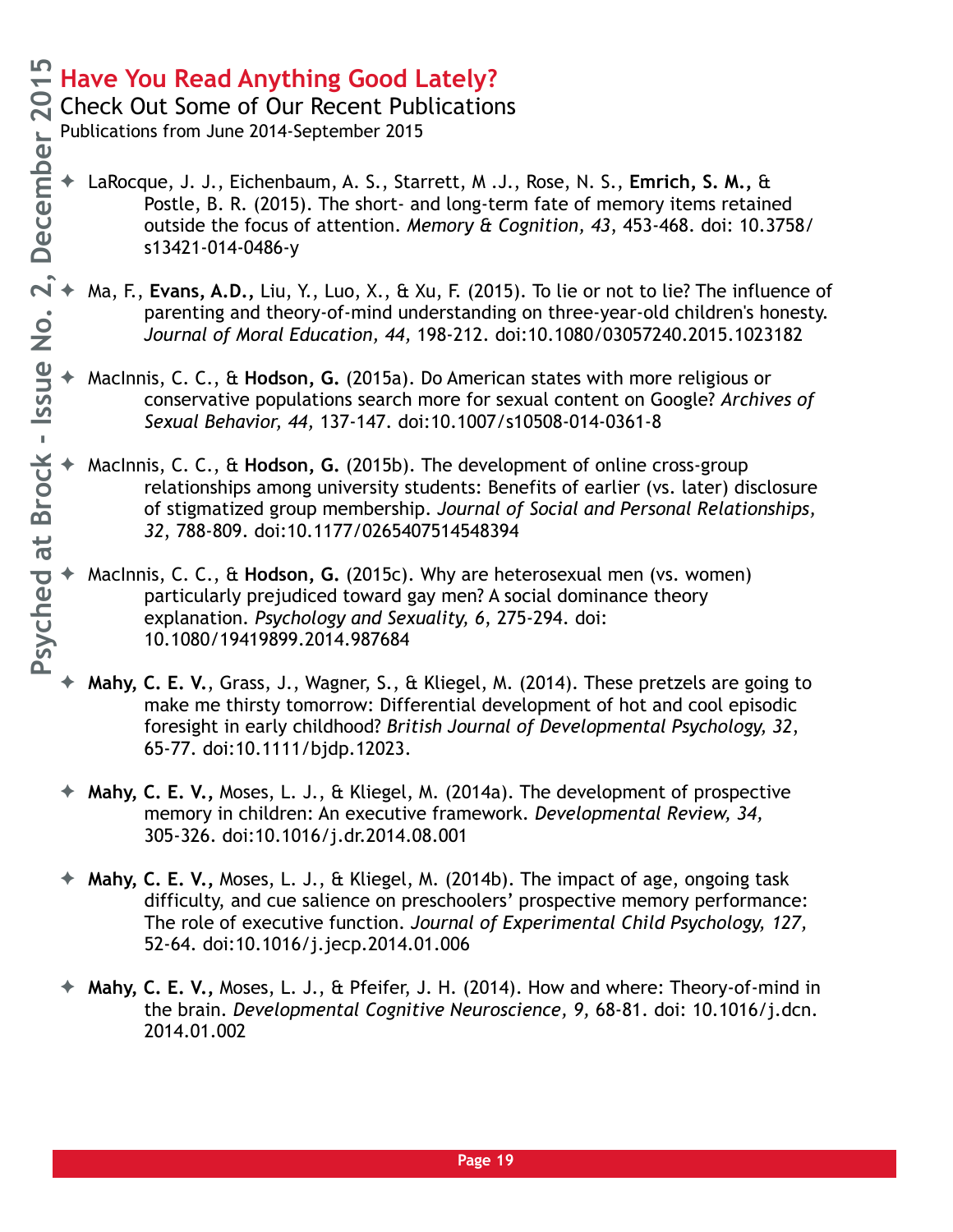Check Out Some of Our Recent Publications

- ✦ **Mahy, C. E. V.,** Vetter, N. C., Kühn-Popp, N., Löcher, C., Krautschuk, S., & Kliegel, M. (2014). The influence of inhibitory processes on affective theory of mind in young and old adults. Aging, *Neuropsychology, and Cognition, 21,* 129-145. doi: 10.1080/13825585.2013.789096
- ✦ **Mahy, C. E. V.,** & Moses, L. J. (2015). The effect of retention interval task difficulty on children's prospective memory: Testing the intention monitoring hypothesis. *Journal of Cognition and Development, 16*(5), 742-758. doi: 10.1080/15248372.2014.930742
- ✦ **Mahy, C. E. V.,** & Munakata, Y. (2015). Transitions in executive function: Insights from developmental parallels between prospective memory and cognitive flexibility. *Child Development Perspectives, 9,* 128-132. doi: 10.1111/cdep.12121
- ✦ **Mahy, C. E. V.,** Voigt, B., Ballhausen, N., Schnitzspahn, K., Ellis, J., & Kliegel, M. (2015). The impact of cognitive control on children's goal monitoring in a timebased prospective memory task. *Child Neuropsychology, 21*(6), 823-839. doi: 10.1080/09297049.2014.967202
- ✦ **Mahy, C. E. V.** (in press). Young children have difficulty in predicting future preferences in the presence of a conflicting physiological state. *Infant and Child Development.*
- ✦ Marshall, W. J., Lackner, C. L., Marriott, P., Santesso, D. L., & **Segalowitz, S. J.** (2014). Using phase shift granger causality to measure effective connectivity in EEG recordings. *Brain Connectivity, 4*(10), 826-841. doi:10.1089/brain.2014.0241
- ✦ **McCormick, C.M, Hodges, T.E. & Simone, J.J.** (2015) Peer pressures: Social instability stress in adolescence and social deficits in adulthood in an animal model. *Developmental Cognitive Neuroscience, 11*: 2-11.
- ✦ Monahan, K. C., King, K. M., **Shulman, E. P.,** Cauffman, E., & Chassin, L. (2015). The effects of violence exposure on the development of impulse control and future orientation across adolescence and early adulthood: Time-specific and generalized effects in a sample of juvenile offenders. *Development and Psychopathology, 27*(4), 1267-1283. doi:10.1017/S0954579414001394
- ✦ Pozzebon, J. A., Visser, B. A. & **Bogaert, A. F.** (2015). Vocational interests, personality, and sociosexuality as indicators of general masculinity/femininity factor. *Personality and Individual Differences, 86*, 291-296.
- ✦ **Proietti, V.**, Macchi Cassia, V., & **Mondloch, C.J.** (2015). The own-age face recognition bias is task dependent. *British Journal of Psychology.* DOI: 10.1111/bjop.12104.
- ✦ Ramey, H. & **Rose-Krasnor, L.** (2015). The New Mentality: Youth-adult partnerships in community mental health promotion. *Children and Youth Services Review, 50,*  28-37. doi:10.1016/j.childyouth.2015.01.006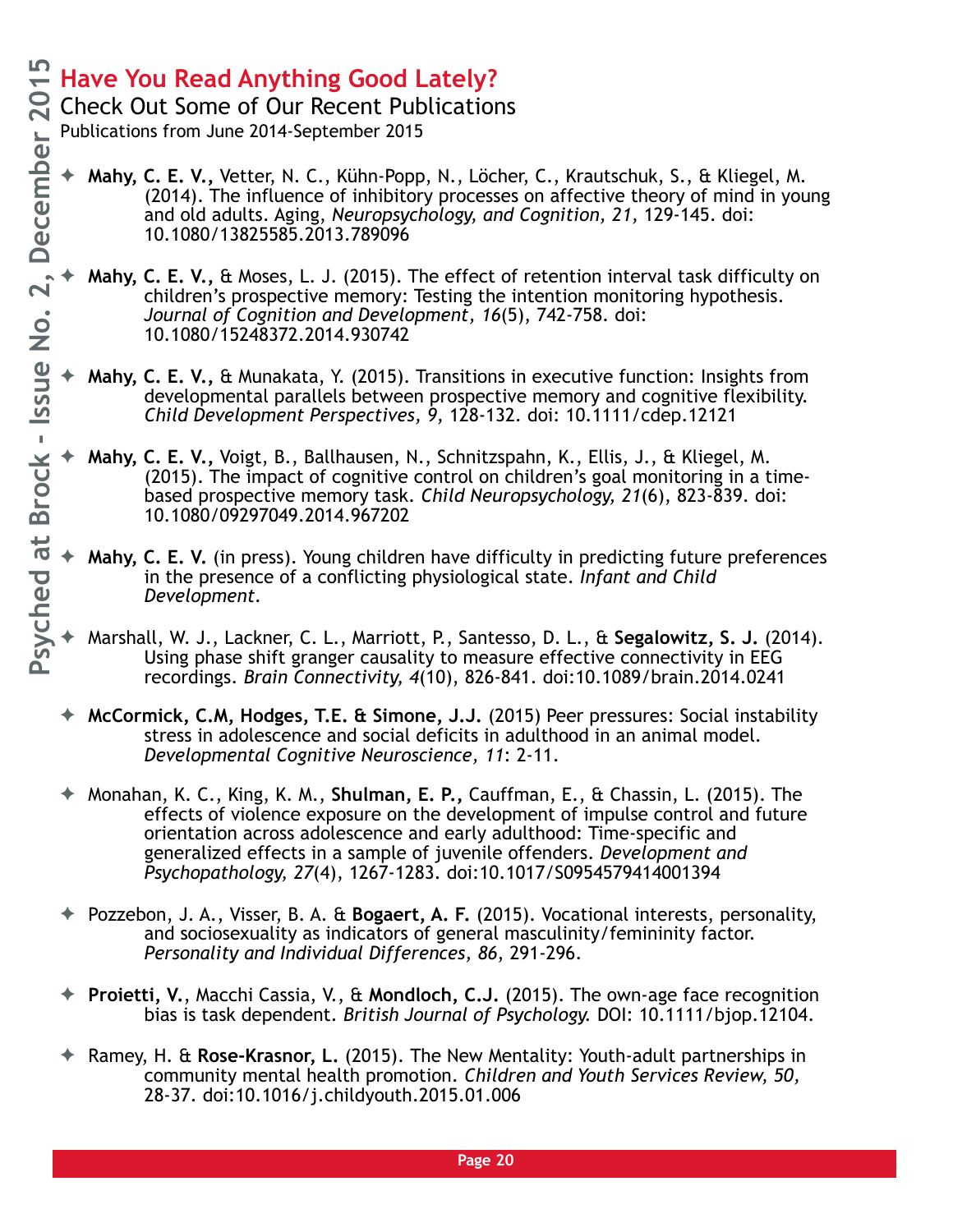Check Out Some of Our Recent Publications

- ✦ **Rubel, A. N., & Bogaert, A. F. (**2015). Consensual nonmonogamy: Psychological wellbeing and relationship quality correlates. *Journal of Sex Research, 52*, 961-982.
- ✦ **Semplonius+, T., & Mondloch, C.J.** (2015). Attentional biases and recognition accuracy: What happens when multiple own- and other-race faces are encountered simultaneously? *Perception, 44,* 52-71.
- ✦ **Semplonius, T.,** Good, M., & **Willoughby, T.** (2014). Religious and non-religious activity engagement as assets in promoting social ties throughout university: The role of emotion regulation, *Journal of Youth and Adolescence*, doi: 10.1007/ s10964-014-0200-1
- ✦ Short, L.A., Lee, K., Fu, G., & **Mondloch, C.J.** (2014). Category-specific face prototypes are emerging, but not yet mature, in 5-year-old children. *Journal of Experimental Child Psychology, 126*, 161-177.
- ✦ Short, L.A., **Mondloch, C.J.,** & Hackland, A. (2015). Attractiveness judgments and discrimination of mommies and grandmas: Perceptual tuning for young adult faces. *Journal of Experimental Child Psychology, 129*, 1-11.
- ✦ Short, L., **Semplonius, T., Proietti, V., & Mondloch, C.J.** (2015). Differential attentional allocation and subsequent recognition for young and older adult faces. *Visual Cognition, 22*, 1272-1295.
- ✦ **Shulman, E. P.,** Harden, K. P., Chein, J. & Steinberg, L. (2014). The development of impulse control and sensation-seeking in adolescence: Independent or interdependent processes? *Journal of Research on Adolescence.* doi:10.1111/ jora.12181
- ✦ **Shulman, E. P.,** Harden, K. P., Chein, J. & Steinberg, L. (2015). Sex differences in the developmental trajectories of impulse control and sensation-seeking from early adolescence to early adulthood. *Journal of Youth and Adolescence, 44*, 1–17. doi: 10.1007/s10964-014-0116-9
- ✦ **Shulman, E. P.,** Monahan, K. C., Steinberg, L. (2015). Severe violence during adolescence and early adulthood and its relation to anticipated rewards and costs. *Child Development.*
- ✦ **Shulman, E. P.,** & Steinberg, L. D. (2015). *Human development and juvenile justice*. In K. Heilbrun (Ed.), APA handbook of psychology and juvenile justice (Chapter 4). Washington, DC: American Psychological Association.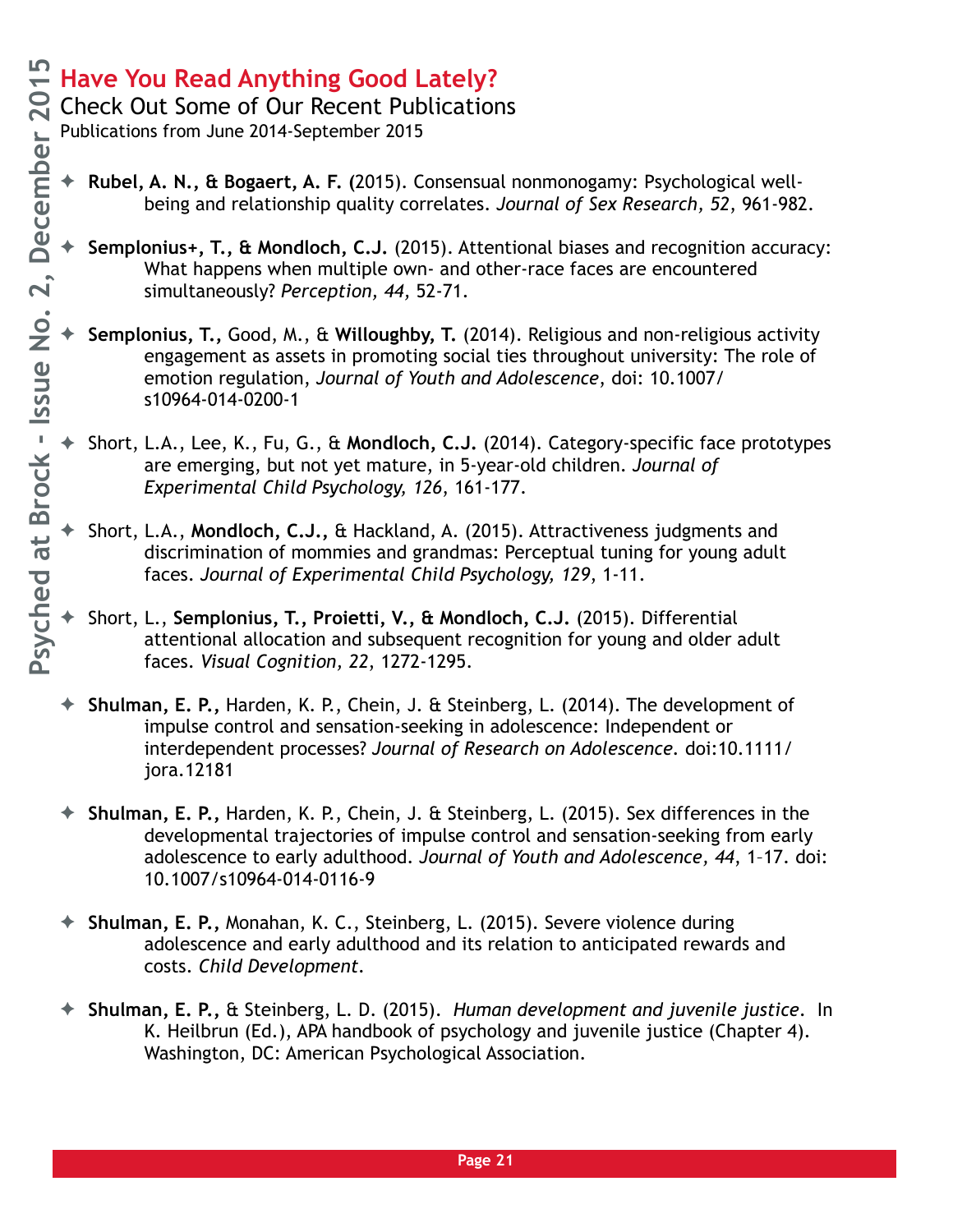Check Out Some of Our Recent Publications

- ✦ Silva, K., **Shulman, E. P.,** Chein, J., & Steinberg, L. (2015). Peers increase adolescents' exploratory behavior and sensitivity to positive and negative feedback. *Journal of Research on Adolescence*. doi: 10.1111/jora.12219
	- ✦ **Simone, J.J., Green, M.R., Hodges, T.E., & McCormick, C.M. (**2015) Differential effects of CB1 receptor agonism in behavioural tests of unconditioned and conditioned fear in adult male rats. *Behavioural Brain Research. 279:* 9-16.
- ✦ **Simone, J. J.**, **Malivoire, B. L., McCormick, C. M.** (2015). Effects of CB1 receptor agonism and antagonism on behavioural fear and physiological stress responses in adult intact, ovariectomized, and estradiol-replaced female rats. *Neuroscience, 306*, 123-137. doi:10.1016/j.neuroscience.2015.08.032
- ✦ Sirois, F., & **Molnar, D. S.** (2015). *Perfectionism, Health, and Well-Being*.
- ✦ **Skorska, M. N., & Bogaert, A. F.** (Accepted). Sexual orientation, objective height, and self-reported height. *Journal of Sex Research.*
- ✦ **Skorska, M. N., & Bogaert, A. F.** (2015). *Sexual orientation: Biological influences*. In J. D. Wright (Ed.) International Encyclopedia of the Social & Behavioral Sciences (2nd Ed., Vol. 21, pp. 773-778). Oxford, UK: Elsevier.
- ✦ **Skorska, M. N., Geniole, S. N.,** Vrysen, B. M., **McCormick, C. M., & Bogaert, A. F.**  (2015). Facial structure predicts sexual orientation in both men and women. *Archives of Sexual Behavior, 44*, 1377-1394. doi:10.1007/s10508-014-0454-4
- ✦ Smart, C. M., **Segalowitz, S. J.,** Mulligan, B. P., & MacDonald, S. W. (2014). Attention capacity and self-report of subjective cognitive decline: a P3 ERP study. *Biological Psychology, 103*, 144-151. doi:10.1016/j.biopsycho.2014.08.016
- ✦ Tahiroglu, D., Moses, L. J., Carlson, S. M., **Mahy, C. E. V.**, Olofson, E. L., & Sabbagh, M. A. (2014). The children's social understanding scale: Construction and validation of a parent-report measure for assessing individual differences in children's theories of mind. *Developmental Psychology, 50*, 2485-2497. doi:10.1037/ a0037914
- ✦ Tang, A., Santesso, D. L., **Segalowitz, S. J.,** & Schmidt, L. A. (in press). Distinguishing shyness and sociability in children: An ERP study. *Journal of Experimental Child Psychology*. doi:10.1016/j.jecp.2015.08.008
- ✦ Thornton, L. C., Frick, P. J., **Shulman, E. P.,** Ray, J. V., Steinberg, L., & Cauffman, E. (2015). Callous-unemotional traits and adolescents' role in group crime. *Law and Human Behavior, 39*, 368-377. doi:10.1037/lhb0000124